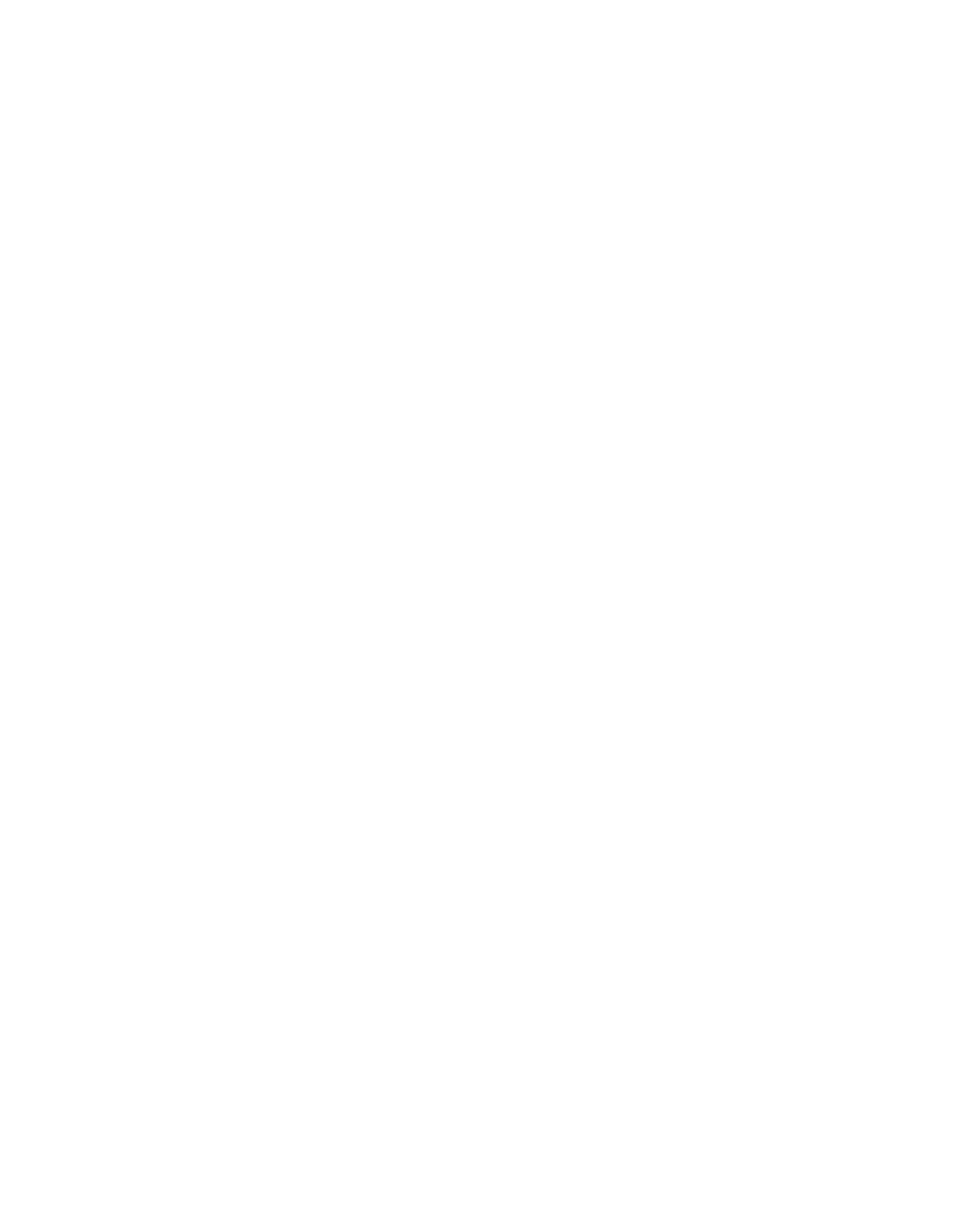#### **Scoring Summary(Final) NIU vs. COASTAL CAROLINA (12/17/2021 at Orlando, Fla.)**



#### NIU (9-5) vs. COASTAL CAROLINA (11-2) Date: 12/17/2021 • Site: Orlando, Fla. • Stadium: Exploria Stadium Attendance: 9784

| <b>Score by Quarters</b> |    |                       |    |    | Total |
|--------------------------|----|-----------------------|----|----|-------|
| <b>NIU</b>               | 10 | 14                    | 14 |    | л.    |
| COASTAL CAROLINA         |    | $\overline{A}$<br>ن ا | 14 | 14 | --    |

| Qtr | <b>Time</b> | <b>Scoring Play</b>                                                                          | V-H       |
|-----|-------------|----------------------------------------------------------------------------------------------|-----------|
| 1st | 09:51       | NIU - Tucker, Cole 5 yd TD PASS from Lombardi, Rocky (KICK by Richardson, Joh), 11-75 5:09   | $7-0$     |
| 1st | 05:13       | CCU - Bennett, B. 13 yd TD RUSH 10-75 4:38                                                   | $7-6$     |
| 1st | 01:43       | NIU - Richardson, Joh 41 yd FG 8-34 3:30                                                     | $10-6$    |
| 2nd | 13:46       | CCU - Bedgood, A. 40 yd TD PASS from McCall, G. (KICK by Biscardi, M.), 9-79 2:57            | $10 - 13$ |
| 2nd | 08:35       | NIU - Ratkovich, Clin 2 yd TD RUSH (KICK by Richardson, Joh), 9-68 5:11                      | $17 - 13$ |
| 2nd | 05:48       | CCU - Biscardi, M. 27 yd FG 8-58 2:47                                                        | $17 - 16$ |
| 2nd | 01:12       | NIU - Joiner, Miles 12 yd TD PASS from Lombardi, Rocky (KICK by Richardson, Joh), 10-67 4:36 | $24 - 16$ |
| 2nd | 00:05       | CCU - Biscardi, M. 43 yd FG 10-44 1:07                                                       | $24 - 19$ |
| 3rd | 12:34       | CCU - Likely, I. 27 yd TD PASS from McCall, G. (KICK by Biscardi, M.), 5-75 2:26             | 24-26     |
| 3rd | 10:08       | NIU - Lombardi, Rocky 1 yd TD RUSH (KICK by Richardson, Joh), 5-79 2:26                      | $31 - 26$ |
| 3rd | 09:27       | CCU - Bennett, B. 60 yd TD RUSH (KICK by Biscardi, M.), 2-75 0:41                            | $31 - 33$ |
| 3rd | 03:13       | NIU - Brown, Antario 7 yd TD RUSH (KICK by Richardson, Joh), 10-67 6:14                      | 38-33     |
| 4th | 11:51       | NIU - Richardson, Joh 45 yd FG 9-28 4:03                                                     | 41-33     |
| 4th | 09:07       | CCU - Likely, I. 40 yd TD PASS from McCall, G. (PAT PASS attempt failed), 6-64 2:44          | 41-39     |
| 4th | 06:40       | CCU - Bennett, B. 34 yd TD PASS from McCall, G. (PASS by Likely, I.), 1-34 0:09              | 41-47     |

Kickoff time: 6:05 pm • End of Game: 9:47 • Total elapsed time: 3:42

Officials: Referee: Scott Hardin; Umpire: Antonio Barrial; Linesman: Stephan Henley;

Line judge: Michael Defee; Back judge: Michael Bailey; Field judge: Dannye Fowler;

Side judge: Andy Lebo; Center judge: Eric Steen;

Temperature: 74 • Wind: E 8mph • Weather: Fair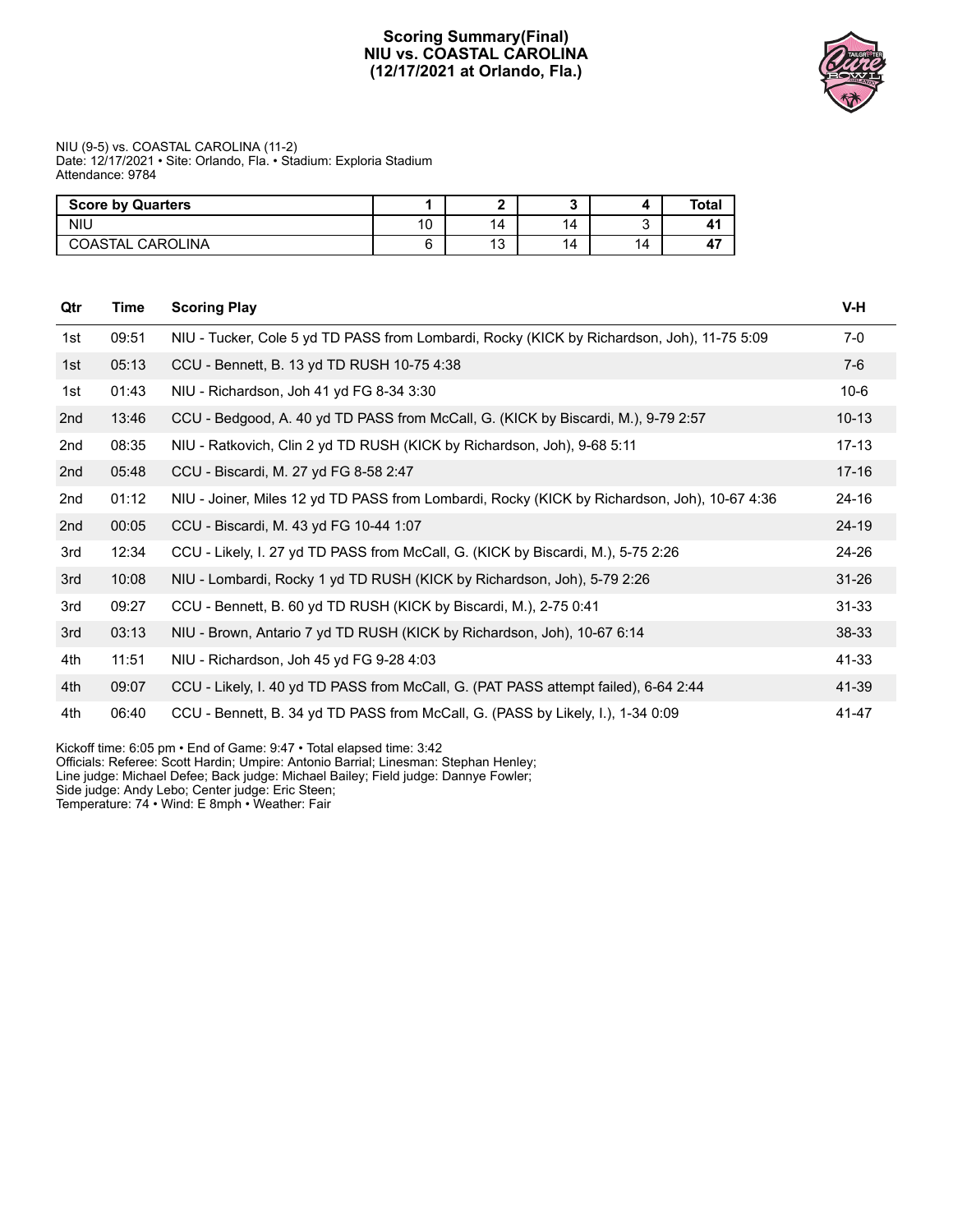#### **Team Statistics(Final) NIU vs. COASTAL CAROLINA (12/17/2021 at Orlando, Fla.)**



|                                  | <b>NIU</b>     | CCU              |
|----------------------------------|----------------|------------------|
| <b>FIRST DOWNS</b>               | 29             | 22               |
| Rushing                          | 18             | $\boldsymbol{9}$ |
| Passing                          | 9              | 13               |
| Penalty                          | $\overline{c}$ | $\mathbf 0$      |
| <b>NET YARDS RUSHING</b>         | 335            | 199              |
| <b>Rushing Attempts</b>          | 55             | 25               |
| Average Per Rush                 | 6.1            | 8                |
| <b>Rushing Touchdowns</b>        | 3              | $\boldsymbol{2}$ |
| <b>Yards Gained Rushing</b>      | 355            | 219              |
| Yards Lost Rushing               | 20             | 20               |
| <b>NET YARDS PASSING</b>         | 181            | 315              |
| Completions-Attempts-Int         | $20 - 33 - 0$  | $22 - 30 - 0$    |
| Average Per Attempt              | 5.5            | 10.5             |
| Average Per Completion           | 9.1            | 14.3             |
| Passing Touchdowns               | $\overline{2}$ | 4                |
| <b>TOTAL OFFENSIVE YARDS</b>     | 516            | 514              |
| Total offensive plays            | 88             | 55               |
| Average Gain Per Play            | 5.9            | 9.3              |
| Fumbles: Number-Lost             | $2 - 1$        | $0-0$            |
| Penalties: Number-Yards          | $2 - 10$       | $7 - 64$         |
| <b>PUNTS-YARDS</b>               |                | $2 - 79$         |
| Average Yards Per Punt           | 0              | 39.5             |
| Net Yards Per Punt               | 0              | 39.5             |
| Inside 20                        |                | $\mathbf{1}$     |
| 50+ Yards                        |                | 0                |
| <b>Touchbacks</b>                |                | $\pmb{0}$        |
| Fair catch                       |                | $\Omega$         |
| <b>KICKOFFS-YARDS</b>            | 8-493          | 9-507            |
| Average Yards Per Kickoff        | 61.6           | 56.3             |
| Net Yards Per Kickoff            | 46.6           | 46.1             |
| <b>Touchbacks</b>                | 4              | $\overline{2}$   |
| Punt returns: Number-Yards-TD    | $1 - 0 - 0$    | $0 - 0 - 0$      |
| Average Per Return               | 0              | 0                |
| Kickoff returns: Number-Yards-TD | $6 - 120 - 0$  | $4 - 92 - 0$     |
| Average Per Return               | 20             | 23               |
| Interceptions: Number-Yards-TD   | $0 - 0 - 0$    | $0 - 0 - 0$      |
| Fumble Returns: Number-Yards     |                | $1 - 8$          |
| Miscellaneous Yards              | 0              | $\mathbf 0$      |
| Possession Time                  | 39:20          | 20:40            |
| 1st Quarter                      | 08:39          | 06:21            |
| 2nd Quarter                      | 09:52          | 05:08            |
| 3rd Quarter                      | 09:34          | 05:26            |
| 4th Quarter                      | 11:15          | 03:45            |
| <b>Third-Down Conversions</b>    | 5 of 14        | 5 of 10          |
| Fourth-Down Conversions          | 4 of 5         | 1 of 1           |
| Red Zone Scores-Chances          | 5 of 6         | 2 of 2           |
| <b>Touchdowns</b>                | 5              | $\mathbf{1}$     |
| <b>Field Goals</b>               | $0$ of $0$     | 1 of 1           |
| Sacks By: Number-Yards           | $1 - 4$        | $1-9$            |
| <b>PAT Kicks</b>                 | $5-5$          | $3 - 4$          |
| <b>Field Goals</b>               | 2 of 2         | 2 of 2           |
| Points off turnovers             | 0              | 0                |
|                                  |                |                  |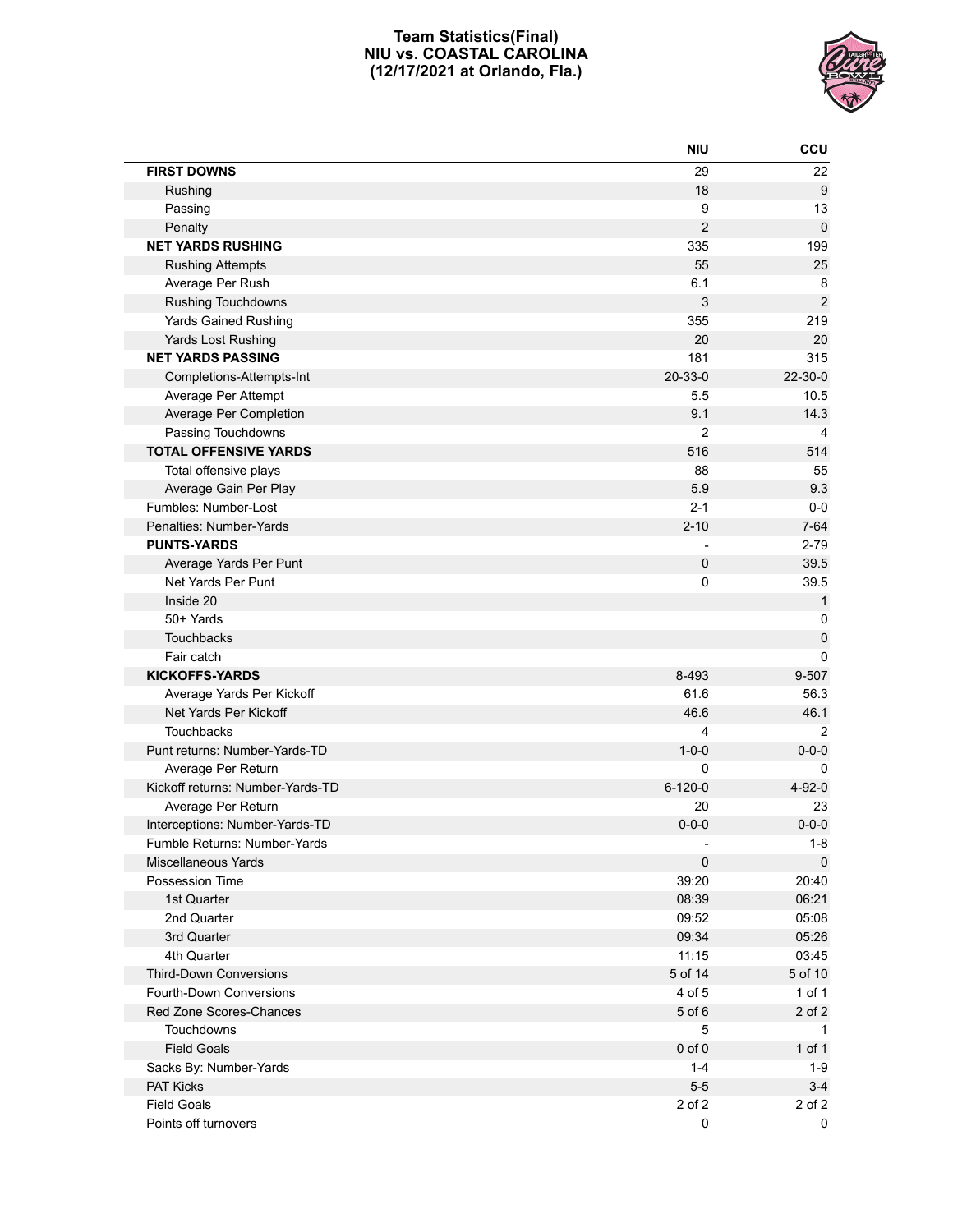#### **Individual Statistics(Final) NIU vs. COASTAL CAROLINA (12/17/2021 at Orlando, Fla.)**



#### **NIU COASTAL CAROLINA**

| <b>Rushing</b>  |     | No.                | Gain           |       | Loss           | <b>Net</b>     | TD   | Lg             | Avg            |
|-----------------|-----|--------------------|----------------|-------|----------------|----------------|------|----------------|----------------|
| Ducker, Jay     |     | 24                 | 154            |       | 8              | 146            | 0    | 56             | 6.1            |
| Brown, Antario  |     | 12                 | 105            |       | 0              | 105            | 1    | 34             | 8.8            |
| Lombardi, Rocky |     | 8                  | 66             |       | 0              | 66             | 1    | 28             | 8.3            |
| Ratkovich, Clin |     | 6                  | 14             |       | 1              | 13             | 1    | 5              | 2.2            |
| Rudolph, Trayvo |     | 4                  | 16             |       | 9              | 7              | 0    | 9              | 1.8            |
| Team            |     | 1                  | 0              |       | $\overline{2}$ | $-2$           | 0    | 0              | -2             |
| <b>Totals</b>   |     | 55                 | 355            |       | 20             | 335            | 3    | 56             | 6.1            |
| Passing         |     |                    | C-A-I          |       | Yds            | TD             | Long |                | Sack           |
| Lombardi, Rocky |     |                    | $20 - 33 - 0$  |       | 181            | $\overline{2}$ |      | 23             | 0              |
| Rudolph, Trayvo |     |                    | $0 - 0 - 0$    |       | 0              | 0              |      | 0              | 1              |
| <b>Totals</b>   |     |                    | $20 - 33 - 0$  |       | 181            | $\overline{2}$ |      | 23             | $\overline{1}$ |
| Receiving       |     |                    | No.            | Yards |                | <b>TD</b>      |      | Long           | Tgt            |
| Tucker, Cole    |     |                    | 6              |       | 87             | 1              |      | 23             | 10             |
| Joiner, Miles   |     |                    | 5              |       | 29             | 1              |      | 12             | 6              |
| Rudolph, Trayvo |     |                    | 2              |       | 15             | 0              |      | 9              | 7              |
| Ratkovich, Clin |     |                    | $\overline{2}$ |       | 11             | 0              |      | 6              | 2              |
| Ducker, Jay     |     |                    | $\mathbf{1}$   |       | 15             | 0              |      | 15             | 1              |
| Tewes, Tristen  |     |                    | 1              |       | 11             | 0              |      | 11             | 2              |
| McCray, Fabian  |     |                    | 1              |       | 9              | 0              |      | 9              | $\overline{c}$ |
| Travis, Messiah |     |                    | 1              |       | $\overline{7}$ | 0              |      | $\overline{7}$ | 1              |
| Dozier, Billy   |     |                    | 1              |       | $-3$           | 0              |      | 0              | 1              |
| <b>Totals</b>   |     |                    | 20             |       | 181            | $\overline{2}$ |      | 23             | 33             |
| <b>Punting</b>  | No. | Yds                |                | Avg   |                | Long           |      | In20           | ΤВ             |
| <b>Totals</b>   |     |                    |                | 0     |                |                |      |                |                |
|                 |     |                    |                |       |                |                |      |                |                |
| <b>Returns</b>  |     | Punt<br><b>Yds</b> |                |       | No Yds         | <b>Kickoff</b> |      |                | Intercept      |
|                 | No  |                    | Lg             |       |                | Lg             |      |                | No Yds Lg      |

Tucker, Cole 1 0 0 1 0 0 0 1 0 0 0 0 Joiner, Miles 0 0 0 1 8 8 0 0 0 Tewes, Tristen 0 0 0 1 1 12 12 0 0 0 Rudolph, Trayvo 0 0 0 4 100 41 0 0 0 Totals 1 0 0 6 120 41 0 0 0

**Field goals Qtr Time Dist Result** Richardson, Joh 1st 01:43 41 yards good<br>Richardson, Joh 4th 11:51 45 yards good Richardson, Joh 4th 11:51 45 yards good

**Kickoffs No. Yards Avg TB OB** Richardson, Joh 8 493 yards 61.6 4 0

**All-purpose Run Rcv KR PR IR Total** Ducker, Jay 146 15 0 0 0 161<br>Rudolph, Trayvo 7 15 100 0 0 122 Rudolph, Trayvo 7 15 100 0 0 122<br>Brown, Antario 105 0 0 0 0 105 Brown, Antario 105 0 0 0 0 105<br>Tucker, Cole 0 87 0 0 0 87

Tucker, Cole 0 0

| White, R.     | 1             | 0   | 1     | $-1$ | 0    | 0    | $-1$        |
|---------------|---------------|-----|-------|------|------|------|-------------|
| <b>Totals</b> | 25            | 219 | 20    | 199  | 2    | 60   | 8           |
|               |               |     |       |      |      |      |             |
| Passing       | C-A-I         |     | Yds   | TD   | Long |      | <b>Sack</b> |
| McCall, G.    | $22 - 30 - 0$ |     | 315   | 4    |      | 40   | 1           |
| <b>Totals</b> | $22 - 30 - 0$ |     | 315   | 4    |      | 40   | 1           |
| Receiving     |               | No. | Yards | TD   |      | Long | Tgt         |
| Likely, I.    |               | 7   | 96    | 2    |      | 40   | 7           |
| Heiligh, J.   |               | 7   | 94    | 0    |      | 35   | 12          |
| Bennett, B.   |               | 4   | 47    | 1    |      | 34   | 5           |
| Brown, K.     |               | 3   | 38    | ŋ    |      | 16   | 4           |
| Bedgood, A.   |               | 1   | 40    | 1    |      | 40   | 2           |

**Rushing No. Gain Loss Net TD Lg Avg** Bennett, B. 6 113 5 108 2 60 18 Jones, S. 8 55 3 52 0 27 6.5 McCall, G. 10 51 11 40 0 11 4

| <b>Punting</b> | No. |    | Yds Avg | Long | ln20 | TB. |
|----------------|-----|----|---------|------|------|-----|
| Ouverson, C.   |     | 79 | - 39.5  | 46   |      |     |
| <b>Totals</b>  |     | 79 | 39.5    | 46   |      |     |

Totals 22 315 4 40 30

|                |    | Punt |    |  |    | <b>Kickoff</b> |    |    | Intercept |  |  |  |
|----------------|----|------|----|--|----|----------------|----|----|-----------|--|--|--|
| <b>Returns</b> | No | Yds  | La |  | No | Yds            | La | No | Yds Lg    |  |  |  |
| Killen, JT     |    |      |    |  |    |                |    |    |           |  |  |  |
| Jackson, F.    |    |      |    |  | 3  | 84             | 33 |    |           |  |  |  |
| Totals         |    |      |    |  | 4  | 92             | 33 |    |           |  |  |  |

| <b>Field goals</b> | Qtr | Time  |           | Dist     |           | <b>Result</b> |       |  |
|--------------------|-----|-------|-----------|----------|-----------|---------------|-------|--|
| Biscardi, M.       | 2nd | 05:48 |           | 27 yards |           | qood          |       |  |
| Biscardi, M.       | 2nd | 00:05 |           | 43 yards |           | qood          |       |  |
| <b>Kickoffs</b>    | No. | Yards |           |          | Avg       | ΤВ            | OВ    |  |
| Colahan, K.        | 9   |       | 507 yards | 56.3     |           | 2             | 0     |  |
| All-purpose        |     | Run   | Rcv       | KR       | <b>PR</b> | ΙR            | Total |  |
| Bennett, B.        |     | 108   | 47        | 0        | 0         | 0             | 155   |  |
| Likely, I.         |     | 0     | 96        | 0        | 0         | 0             | 96    |  |
| Heiligh, J.        |     | 0     | 94        | 0        | 0         | 0             | 94    |  |
| Jackson, F.        |     | 0     | 0         | 84       | 0         | 0             | 84    |  |

FUMBLES: NIU- Ducker, Jay 1-0 Lombardi, Rocky 1-1 . COASTAL CAROLINA- .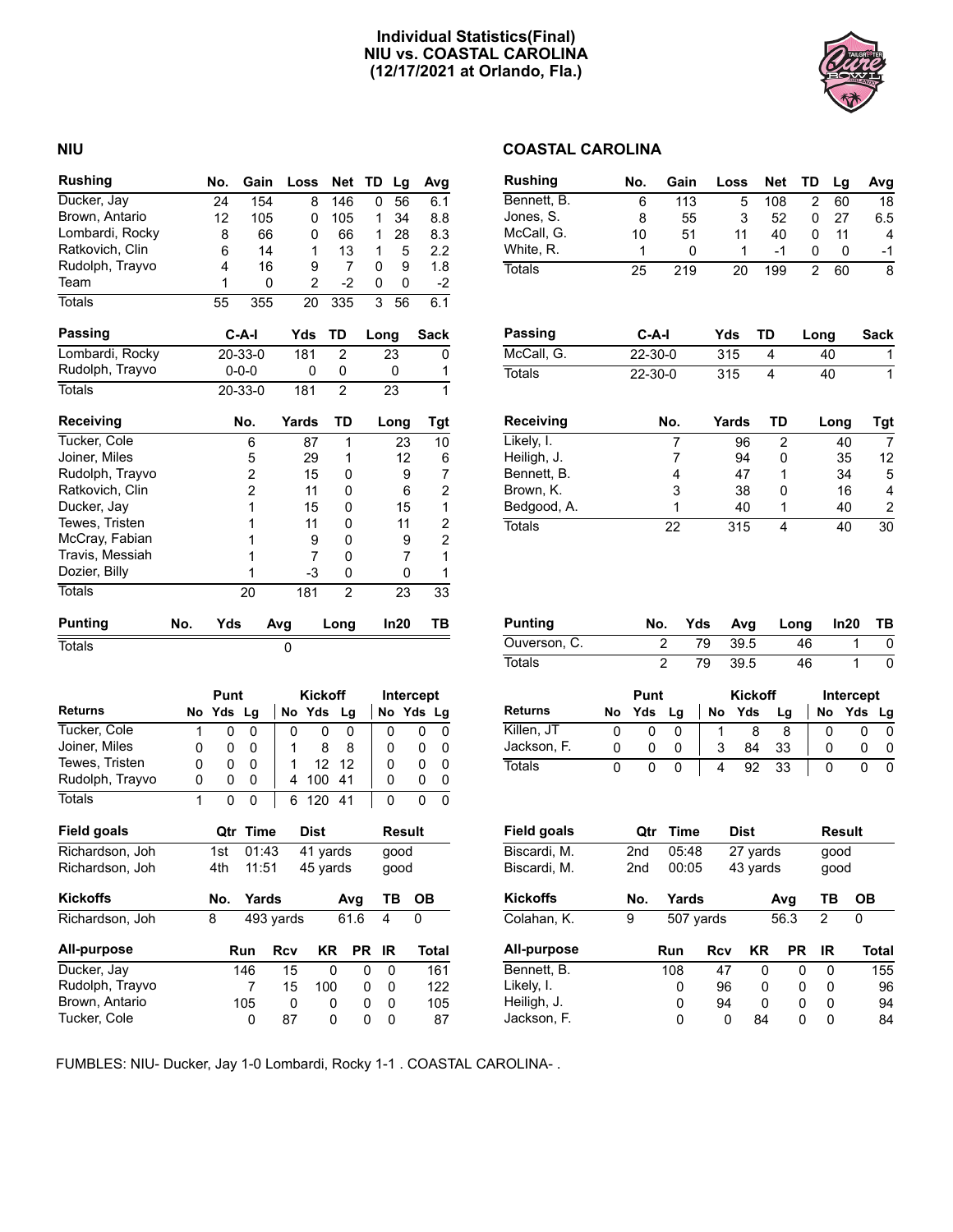#### **Defensive Statistics(Final) NIU vs. COASTAL CAROLINA (12/17/2021 at Orlando, Fla.)**



| #              | <b>NIU</b>                  | Solo         | Ast            | <b>Total</b>            |                | Sacks-Yds                | <b>TFL-Yds</b>               | FF                                           | FR-Yds                    | Int-Yds                           | <b>BrUp</b>                                 | <b>Blks</b>                               | QBH                     |
|----------------|-----------------------------|--------------|----------------|-------------------------|----------------|--------------------------|------------------------------|----------------------------------------------|---------------------------|-----------------------------------|---------------------------------------------|-------------------------------------------|-------------------------|
| 38             | Rattin, Nick                | 2            | 5              | 7                       |                |                          | $0.5 - 1$                    |                                              |                           |                                   |                                             |                                           |                         |
| 1G             | Frye, Louis                 | 5            | $\mathbf{1}$   | 6                       |                | $\overline{a}$           | $\overline{\phantom{a}}$     |                                              |                           |                                   | $\overline{a}$                              |                                           |                         |
| 1B             | Gandy, Jordan               | 4            | $\mathbf{1}$   | 5                       |                | $\overline{a}$           |                              | $\overline{\phantom{a}}$                     | L,                        |                                   | $\overline{a}$                              |                                           |                         |
| 2D             | Deveaux, Lance              | 3            | $\mathbf{2}$   | 5                       |                | $\overline{\phantom{a}}$ |                              |                                              |                           |                                   | $\overline{\phantom{a}}$                    |                                           |                         |
| 6D             | Brown, C.J.                 | 2            | 2              | 4                       |                |                          | $\mathbf{r}$                 |                                              |                           |                                   | ÷                                           |                                           |                         |
| 26             | Dolphin, Jaden              | $\sqrt{2}$   | $\overline{2}$ | 4                       |                | $1.0 - 4$                | $1.0 - 4$                    |                                              |                           |                                   | $\overline{\phantom{a}}$                    |                                           |                         |
| 4              | Thomas, Raishei             | 1            | $\mathbf{1}$   | $\overline{\mathbf{c}}$ |                |                          |                              |                                              |                           |                                   | $\overline{a}$                              |                                           |                         |
| 5D             | Kennedy, Michae             | $\mathbf{1}$ | $\mathbf{1}$   | $\overline{c}$          |                | $\frac{1}{2}$            | $1.0 - 5$                    | $\overline{a}$                               |                           |                                   | $\overline{\phantom{a}}$                    |                                           |                         |
| 1D             | Taylor, Demond              | 0            | 1              | 1                       |                | ÷                        |                              |                                              | $\overline{a}$            |                                   | $\qquad \qquad -$                           |                                           |                         |
| 1              | Ester, James                | $\mathbf 0$  | $\mathbf{1}$   | $\mathbf{1}$            |                | $\frac{1}{2}$            | $0.5 - 0$                    |                                              |                           |                                   | $\overline{\phantom{0}}$                    | $\overline{a}$                            |                         |
| 2B             | Myles, Ty                   | 1            | 0              | 1                       |                |                          |                              |                                              |                           |                                   | $\overline{a}$                              |                                           |                         |
| $\overline{2}$ | Hampton, Ethan              | $\mathbf{1}$ | 0              | $\mathbf{1}$            |                | $\overline{a}$           | $\overline{\phantom{a}}$     |                                              |                           |                                   | $\overline{\phantom{m}}$                    | $\overline{\phantom{a}}$                  |                         |
| 29             | Byrd, JaVaughn              | 1            | 0              | 1                       |                |                          |                              |                                              |                           |                                   | $\overline{a}$                              |                                           |                         |
| 39             | Richardson, Joh             | $\mathbf{1}$ | 0              | $\mathbf{1}$            |                | $\overline{\phantom{a}}$ |                              |                                              |                           |                                   | $\overline{\phantom{a}}$                    |                                           |                         |
| 46             | Shinhoster, Day             | $\pmb{0}$    | $\mathbf{1}$   | 1                       |                |                          |                              |                                              |                           |                                   | $\overline{a}$                              |                                           |                         |
| 59             | Haberman, Cade              | $\mathbf{1}$ | 0              | $\mathbf{1}$            |                |                          | $1.0 - 3$                    |                                              |                           |                                   | $\overline{a}$                              |                                           |                         |
| 95             | O'Malley, Devon             | 0            | 1              | 1                       |                | ÷                        |                              |                                              | $\blacksquare$            |                                   | $\qquad \qquad -$                           | $\blacksquare$                            |                         |
| 99             | Oppong, Pierce              | 0            | $\mathbf{1}$   | $\mathbf{1}$            |                | $\overline{a}$           |                              |                                              | $\overline{a}$            |                                   | $\overline{a}$                              | $\overline{\phantom{a}}$                  |                         |
|                | <b>Totals</b>               | 25           | 20             | 45                      |                | $1 - 4$                  | $4.0 - 13$                   | $\mathbf 0$                                  | $0-0$                     | $0-0$                             | 0                                           | 0                                         | $\mathbf 0$             |
| #              | <b>COASTAL CAROLINA</b>     |              | Solo Ast       |                         | <b>Total</b>   | Sacks-Yds                | <b>TFL-Yds</b>               | FF                                           | FR-Yds                    | Int-Yds                           | <b>BrUp</b>                                 | <b>Blks</b>                               | QBH                     |
| 29             | Kelly, S.                   |              | 3              | 11                      | 14             |                          | $1.0 - 1$                    | 1                                            |                           |                                   |                                             |                                           | 1                       |
| 10             | Spillum, A.                 |              | 4              | 8                       | 12             | $\overline{\phantom{a}}$ | $1.0 - 3$                    | $\overline{\phantom{a}}$                     | $\overline{\phantom{a}}$  | $\overline{\phantom{a}}$          | $\overline{\phantom{a}}$                    |                                           |                         |
| 34             | Gallagher, T.               |              | 4              | 8                       | 12             | $\overline{\phantom{a}}$ | $1.0 - 1$                    | $\overline{\phantom{a}}$                     | $\overline{a}$            |                                   |                                             |                                           | $\overline{\mathbf{c}}$ |
| 1P             | Pinckney, D.                |              | 5              | 5                       | $10$           | $\overline{\phantom{a}}$ | $\qquad \qquad \blacksquare$ | $\overline{\phantom{m}}$                     | $1 - 8$                   |                                   | $\overline{\phantom{a}}$                    |                                           |                         |
| 43             | Makonzo, E.                 |              | 4              | 6                       | 10             | $\overline{\phantom{a}}$ | $1.5 - 2$                    |                                              |                           |                                   |                                             |                                           |                         |
| 15             | Clark, J.                   |              | 1              | 6                       | $\overline{7}$ |                          | $\overline{\phantom{a}}$     | $\overline{\phantom{a}}$                     |                           |                                   |                                             | $\qquad \qquad \blacksquare$              |                         |
| 52             | Brewer, C.                  |              | 3              | 4                       | 7              | $\overline{\phantom{a}}$ |                              | $\overline{a}$                               |                           |                                   | $\overline{\phantom{a}}$                    |                                           |                         |
| 2W             | Watkins, S.                 |              | 3              | 2                       | 5              | $\overline{\phantom{a}}$ | $\overline{a}$               |                                              |                           |                                   |                                             |                                           |                         |
| 41             | Olufemi, M.                 |              | $\overline{c}$ | 3                       | 5              |                          | $1.0 - 1$                    |                                              |                           |                                   |                                             |                                           |                         |
| 2S             | Strong, D.                  |              | $\mathbf{1}$   | 3                       | 4              | $\overline{\phantom{a}}$ | $\overline{\phantom{a}}$     |                                              | $\overline{\phantom{a}}$  |                                   |                                             |                                           |                         |
| 7              | Boykin, L.                  |              | 1              | 3                       | 4              | $1.0 - 9$                | $1.5 - 11$                   | $\overline{\phantom{a}}$                     |                           |                                   |                                             |                                           |                         |
| 1              | Bush, D.                    |              | 2              | 0                       | 2              |                          |                              |                                              |                           |                                   |                                             |                                           |                         |
| 3              | Bedgood, A.                 |              | $\mathbf{1}$   | $\mathbf{1}$            | $\overline{2}$ |                          |                              |                                              |                           |                                   |                                             |                                           |                         |
|                | 4G Gladney, K.              |              | 2              | 0                       | 2              |                          |                              |                                              |                           |                                   |                                             |                                           |                         |
|                | 9S Stokes Jr., M.           |              | 0              | $\overline{2}$          | 2              | $\overline{\phantom{0}}$ |                              |                                              |                           | $\overline{\phantom{0}}$          |                                             |                                           |                         |
| 42             | Jackson, T.                 |              | $\mathbf{1}$   | $\mathbf{1}$            | $\overline{2}$ | $\overline{\phantom{a}}$ |                              |                                              | $\overline{a}$            | $\overline{\phantom{a}}$          | $\mathbf{1}$                                | $\overline{\phantom{a}}$                  |                         |
| 91             | Johnson, E.                 |              | 0              | $\overline{2}$          | 2              | $\blacksquare$           |                              | ÷                                            | $\overline{a}$            | $\blacksquare$                    | $\qquad \qquad -$                           | $\qquad \qquad \blacksquare$              |                         |
| OS             | Stewart, J.                 |              | 0              | $\mathbf{1}$            | $\mathbf{1}$   | $\overline{\phantom{a}}$ | $\overline{a}$               |                                              | $\overline{\phantom{a}}$  | $\overline{\phantom{a}}$          | $\overline{\phantom{a}}$                    | $\overline{\phantom{a}}$                  |                         |
| 16             | Morris, J.                  |              | 1              | 0                       |                |                          |                              |                                              |                           |                                   | $\overline{\phantom{a}}$                    | $\overline{\phantom{a}}$                  |                         |
|                |                             |              |                |                         | 1              | $\overline{\phantom{a}}$ | ÷                            | $\overline{\phantom{a}}$                     | $\overline{\phantom{a}}$  | $\overline{\phantom{a}}$          |                                             |                                           |                         |
| 27             | Beasley, CJ                 |              | $\mathbf{1}$   | 0                       | $\mathbf{1}$   | $\overline{\phantom{a}}$ | $\overline{a}$               | $\overline{\phantom{a}}$                     | $\overline{a}$            | $\overline{\phantom{a}}$          | $\overline{\phantom{a}}$                    | $\qquad \qquad \blacksquare$              |                         |
| 44             | Porter, E.<br><b>Totals</b> |              | 1<br>40        | 0<br>66                 | 1<br>106       | $\blacksquare$<br>$1-9$  | $7.0 - 19$                   | $\qquad \qquad \blacksquare$<br>$\mathbf{1}$ | $\overline{a}$<br>$1 - 8$ | $\overline{\phantom{0}}$<br>$0-0$ | $\qquad \qquad \blacksquare$<br>$\mathbf 1$ | $\qquad \qquad \blacksquare$<br>$\pmb{0}$ | $\mathsf 3$             |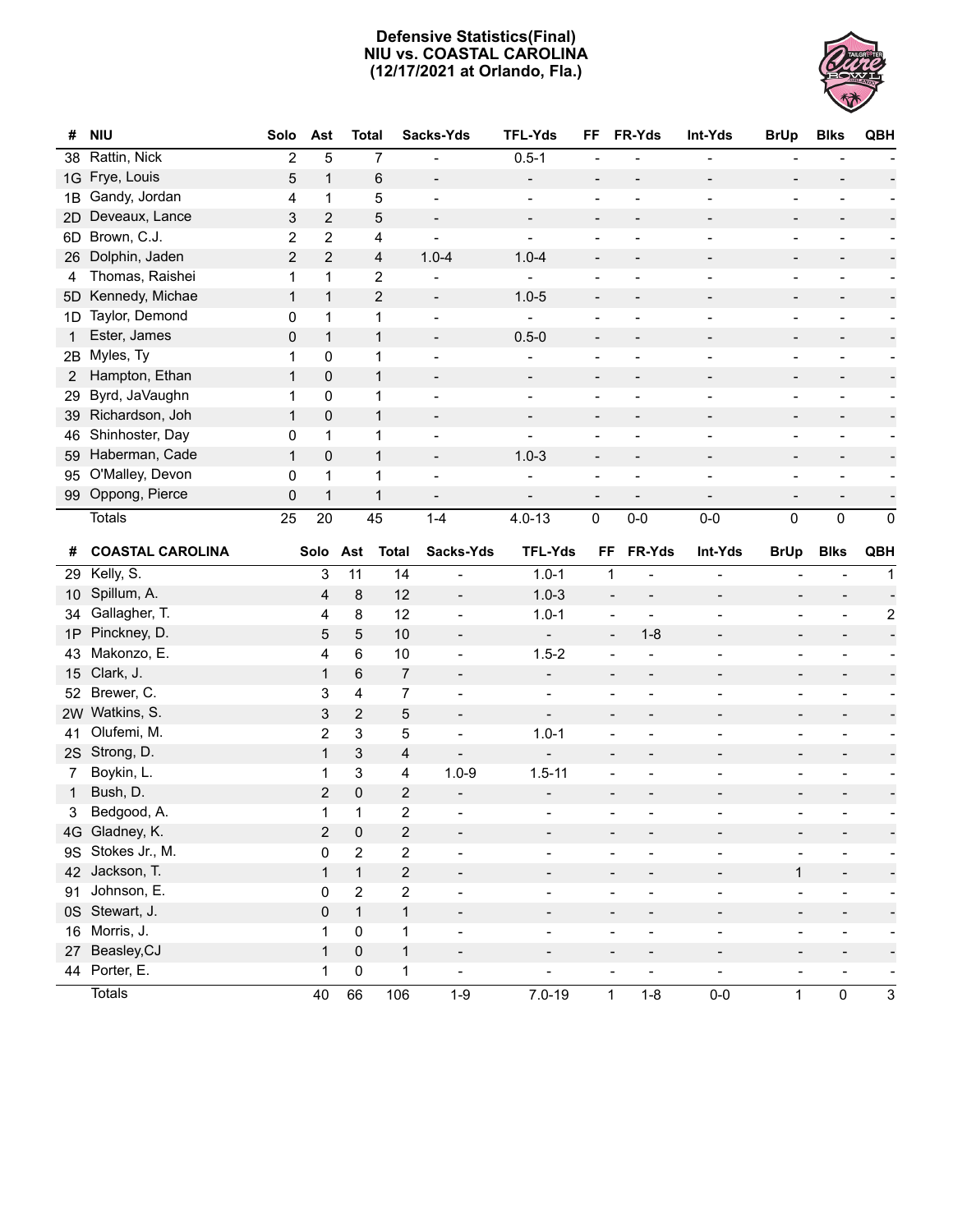#### **Participation Report(Final) NIU vs. COASTAL CAROLINA (12/17/2021 at Orlando, Fla.)**



#### **NIU**

#### **COASTAL CAROLINA**

| Pos        | ##              | <b>OFFENSE</b>  | Pos         | ## |                 | <b>OFFENSE</b> |  |
|------------|-----------------|-----------------|-------------|----|-----------------|----------------|--|
| <b>RB</b>  | 8               | Ducker, Jay     | QB          | 1Q |                 | McCall, G.     |  |
| <b>WR</b>  | 10              | Dozier, Billy   | RB          | 2  |                 | White, R.      |  |
| QB         | 12 <sub>2</sub> | Lombardi, Rocky | TE.         | 4  |                 | Likely, I.     |  |
| <b>WR</b>  | 15              | Tucker, Cole    | WR          | 6  |                 | Heiligh, J.    |  |
| C.         | 58              | Patton, Brayden | WR          | 11 |                 | Brown, K.      |  |
| LG         | 60              | Buss, Evan      | C           | 51 |                 | Thompson, S.   |  |
| <b>RG</b>  | 65              | Zschernitz, Log | LG          | 57 |                 | Lampkin, W.    |  |
| <b>RT</b>  | 69              | Potter, Nolan   | RG          | 63 |                 | Carter, T.     |  |
| LT         | 70              | Cox, Marques    | LT          | 72 |                 | Loper, A.      |  |
| LG         | 79              | Lippe, J.J.     | RT          | 79 |                 | Bedosky, S.    |  |
| TE.        | 83              | Soraghan, Liam  | TE          | 86 |                 | Ivy Jr., T.    |  |
|            |                 |                 |             |    |                 |                |  |
| Pos        | ##              | <b>DEFENSE</b>  | Pos         |    | ##              | <b>DEFENSE</b> |  |
| CB         | 1B              | Gandy, Jordan   | DE          |    | 0S              | Stewart, J.    |  |
| DT         | 1D              | Taylor, Demond  | CВ          |    | 1               | Bush, D.       |  |
| S          | 1G              | Frye, Louis     | FS          |    | 1P              | Pinckney, D.   |  |
| NT         | 1               | Ester, James    | CВ          |    | 2S              | Strong, D.     |  |
| LB         | 2D              | Deveaux, Lance  | SS          |    | 10 <sup>1</sup> | Spillum, A.    |  |
| S          | 6D              | Brown, C.J.     | NT          |    | 15              | Clark, J.      |  |
| CB         | 26              | Dolphin, Jaden  | <b>WILL</b> |    | 29              | Kelly, S.      |  |
| CB         | 29              | Byrd, JaVaughn  | <b>MIKE</b> |    | 34              | Gallagher, T.  |  |
| S          | 33              | Earl, Joshua    | <b>BAND</b> |    | 41              | Olufemi, M.    |  |
| <b>MLB</b> | 38              | Rattin, Nick    | <b>SPUR</b> |    | 43              | Makonzo, E.    |  |

**NIU:**

**COASTAL CAROLINA:**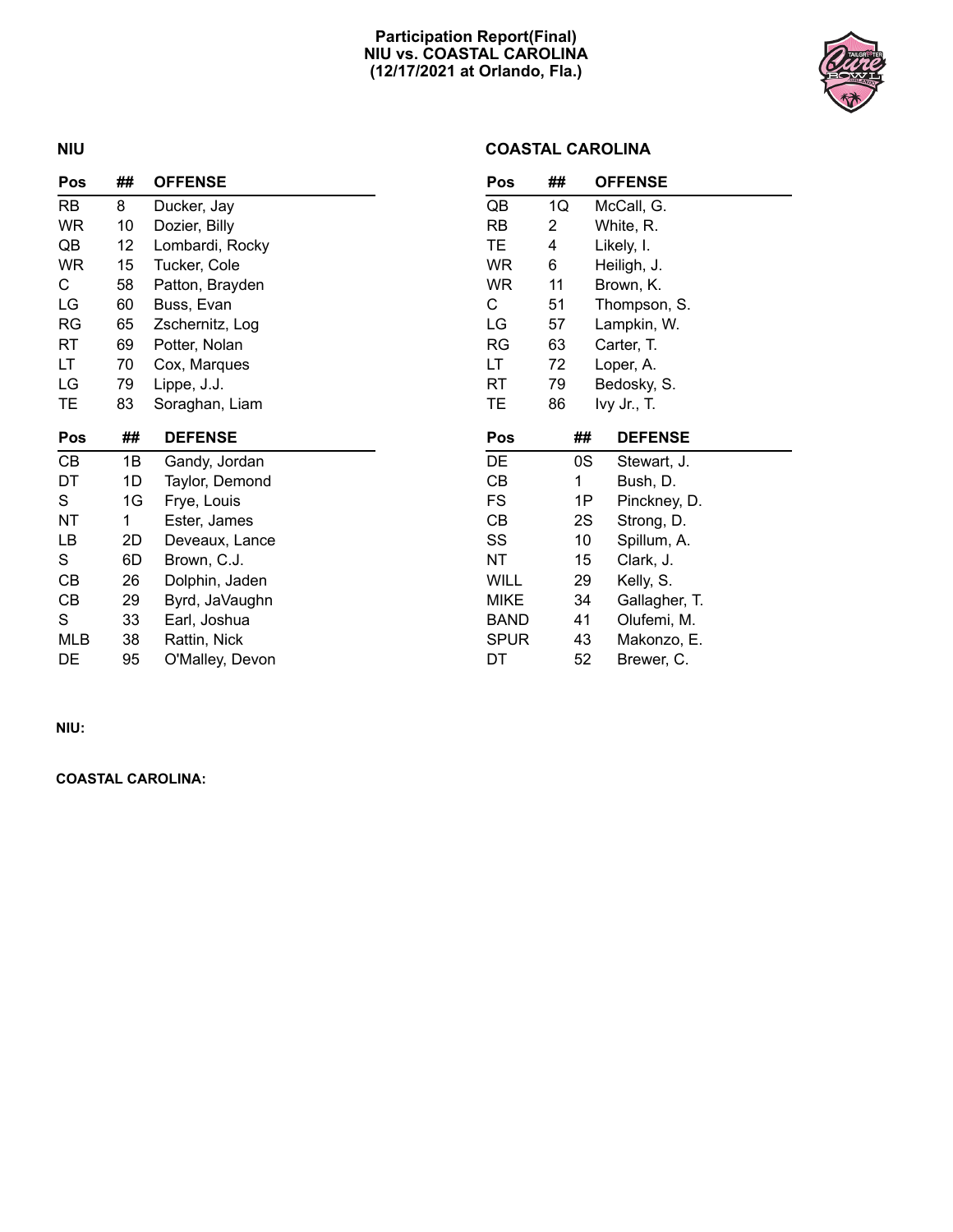#### **Drive Chart (By Team)(Final) NIU vs. COASTAL CAROLINA (12/17/2021 at Orlando, Fla.)**



|            |     |                   |       | <b>Drive Started</b> |                    | <b>Drive Ended</b> |                 | Consumed      |            |  |
|------------|-----|-------------------|-------|----------------------|--------------------|--------------------|-----------------|---------------|------------|--|
| Team       | Qtr | <b>Spot</b>       | Time  | <b>Obtained</b>      | Spot               | Time               | <b>How lost</b> | <b>PI-Yds</b> | <b>TOP</b> |  |
| <b>NIU</b> | 1st | NIU <sub>25</sub> | 15:00 | KO                   | CCU <sub>00</sub>  | 09:51              | *TD             | 11 - 75       | 5:09       |  |
| <b>NIU</b> | 1st | NIU <sub>43</sub> | 05:13 | <b>KO</b>            | CCU <sub>23</sub>  | 01:43              | *FG             | $8 - 34$      | 3:30       |  |
| <b>NIU</b> | 2nd | NIU <sub>32</sub> | 13:46 | KO                   | CCU <sub>00</sub>  | 08:35              | *TD             | $9 - 68$      | 5:11       |  |
| <b>NIU</b> | 2nd | NIU33             | 05:48 | <b>KO</b>            | CCU <sub>00</sub>  | 01:12              | $*TD$           | $110 - 67$    | 4:36       |  |
| <b>NIU</b> | 2nd | NIU <sub>18</sub> | 00:05 | KO                   | NIU <sub>16</sub>  | 00:00              | <b>HALF</b>     | $1 - -2$      | 0:05       |  |
| <b>NIU</b> | 3rd | NIU <sub>21</sub> | 12:34 | <b>KO</b>            | CCU <sub>00</sub>  | 10:08              | $*TD$           | $5 - 79$      | 2:26       |  |
| <b>NIU</b> | 3rd | NIU33             | 09:27 | KO                   | CCU <sub>00</sub>  | 03:13              | *TD             | $10 - 67$     | 6:14       |  |
| <b>NIU</b> | 3rd | NIU <sub>45</sub> | 00:54 | <b>PUNT</b>          | ICCU <sub>27</sub> | 11:51              | *FG             | $9 - 28$      | 4:03       |  |
| <b>NIU</b> | 4th | NIU <sub>25</sub> | 09:07 | KO                   | NIU34              | 06:49              | <b>DOWNS</b>    | $4 - 9$       | 2:18       |  |
| <b>NIU</b> | 4th | NIU <sub>18</sub> | 06:40 | KO                   | CCU <sub>40</sub>  | 03:21              | <b>FUMB</b>     | $8 - 42$      | 3:19       |  |
| <b>NIU</b> | 4th | NIU <sub>13</sub> | 02:29 | <b>PUNT</b>          | ICCU04             | 00:00              | <b>HALF</b>     | 15 - 83       | 2:29       |  |

|                      | 1st     | 2nd   | 3rd   | 4th     | 1st     | 2nd     |          |
|----------------------|---------|-------|-------|---------|---------|---------|----------|
| <b>NIU</b>           | Qtr     | Qtr   | Qtr   | Qtr     | Half    | Half    | Total    |
| Time of possession   | 08:39   | 09:52 | 09:34 | 11:15   | 18:31   | 20:49   | 39:20    |
| 3rd down conversions | $0 - 3$ | 1-2   | 1-1   | 3-8     | 1-5     | 4-9     | $5 - 14$ |
| 4th down conversions | $2 - 2$ | 0-0   | 0-0   | $2 - 3$ | $2 - 2$ | $2 - 3$ | 4-5      |

|      |                 |                   |       | <b>Drive Started</b> |                   | <b>Drive Ended</b> | Consumed        |               |            |
|------|-----------------|-------------------|-------|----------------------|-------------------|--------------------|-----------------|---------------|------------|
| Team | Qtr             | <b>Spot</b>       | Time  | <b>Obtained</b>      | <b>Spot</b>       | Time               | <b>How lost</b> | <b>PI-Yds</b> | <b>TOP</b> |
| CCU  | 1st             | CCU <sub>25</sub> | 09:51 | KO                   | NIU00             | 05:13              | *TD             | $10 - 75$     | 4:38       |
| CCU  | 1st             | CCU <sub>21</sub> | 01:43 | <b>KO</b>            | NIU00             | 13:46              | *TD             | $9 - 79$      | 2:57       |
| CCU  | 2 <sub>nd</sub> | CCU <sub>32</sub> | 08:35 | KO                   | NIU <sub>10</sub> | 05:48              | *FG             | $8 - 58$      | 2:47       |
| CCU  | 2 <sub>nd</sub> | CCU <sub>30</sub> | 01:12 | <b>KO</b>            | NIU <sub>26</sub> | 00:05              | *FG             | $10 - 44$     | 1:07       |
| CCU  | 3rd             | ICCU25            | 15:00 | KO                   | NIU00             | 12:34              | *TD             | $5 - 75$      | 2:26       |
| CCU  | 3rd             | ICCU25            | 10:08 | <b>KO</b>            | NIU00             | 09:27              | *TD             | $2 - 75$      | 0:41       |
| CCU  | 3rd             | CCU <sub>25</sub> | 03:13 | KO                   | CCU <sub>24</sub> | 00:54              | <b>PUNT</b>     | 3 - -1        | 2:19       |
| CCU  | 4th             | ICCU36            | 11:51 | <b>KO</b>            | NIU00             | 09:07              | *TD             | $6 - 64$      | 2:44       |
| CCU  | 4th             | NIU34             | 06:49 | <b>DOWNS</b>         | NIU00             | 06:40              | *TD             | 1 - 34        | 0:09       |
| CCU  | 4th             | CCU <sub>48</sub> | 03:21 | <b>FUMB</b>          | NIU <sub>46</sub> | 02:29              | <b>PUNT</b>     | $3 - 6$       | 0:52       |

|                         | 1st     | 2nd   | 3rd     | 4th     | 1st     | 2nd     |        |
|-------------------------|---------|-------|---------|---------|---------|---------|--------|
| <b>COASTAL CAROLINA</b> | Qtr     | Qtr   | Qtr     | Qtr     | Half    | Half    | Total  |
| Time of possession      | 06:21   | 05:08 | 05:26   | 03:45   | 11:29   | 9:11    | 20:40  |
| 3rd down conversions    | $1 - 1$ | 3-6   | $0 - 1$ | 1-2     | $4 - 7$ | $1 - 3$ | $5-10$ |
| 4th down conversions    | ი-ი     | 1-1   | ი-ი     | $0 - 0$ | 1-1     | ი-ი     |        |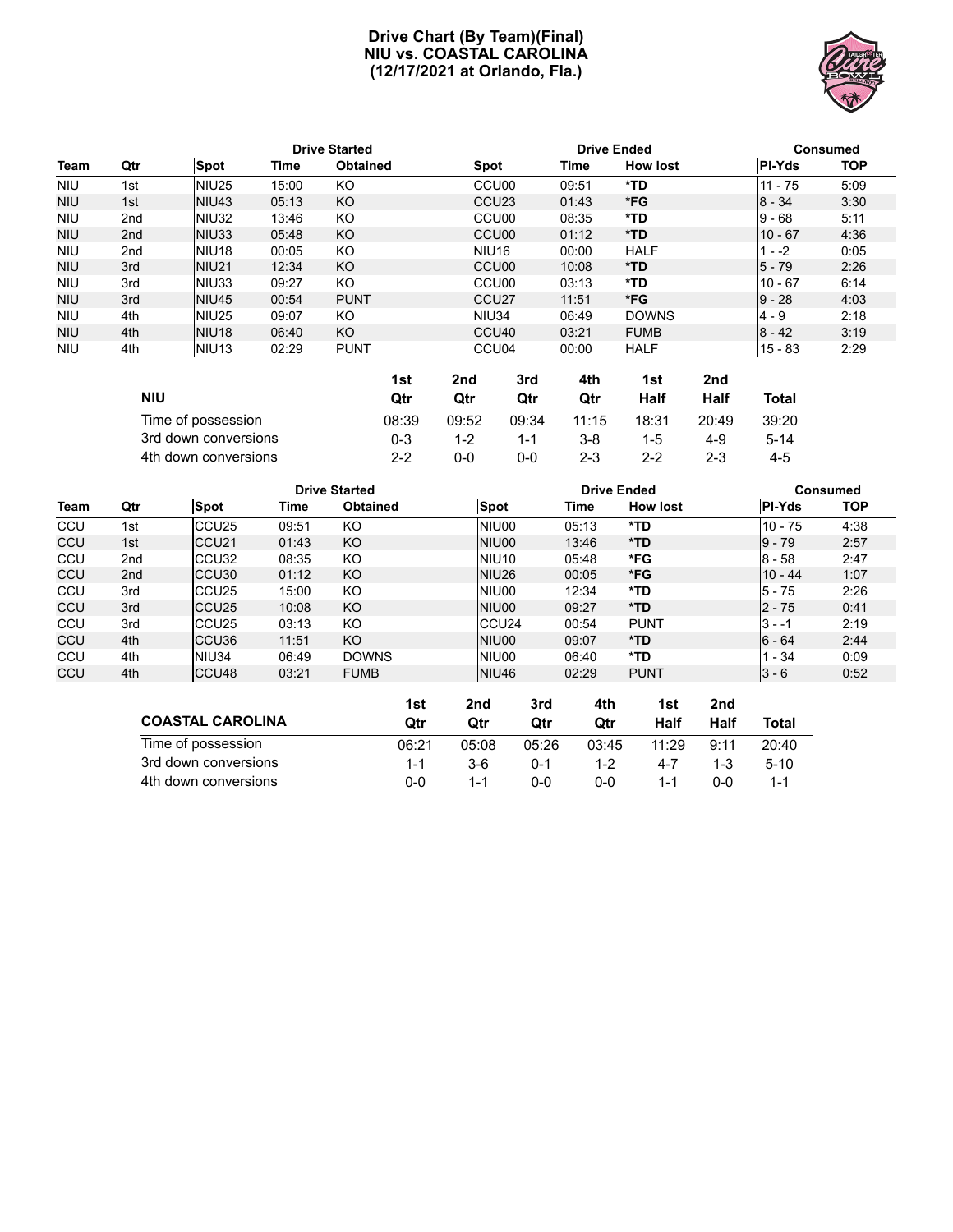#### **Drive Chart (By Quarter)(Final) NIU vs. COASTAL CAROLINA (12/17/2021 at Orlando, Fla.)**



| <b>Drive Started</b> |                 |                   |       | <b>Drive Ended</b> |                   | Consumed |                 |           |            |
|----------------------|-----------------|-------------------|-------|--------------------|-------------------|----------|-----------------|-----------|------------|
| Team                 | Qtr             | <b>Spot</b>       | Time  | <b>Obtained</b>    | <b>Spot</b>       | Time     | <b>How lost</b> | PI-Yds    | <b>TOP</b> |
| <b>NIU</b>           | 1st             | <b>NIU25</b>      | 15:00 | KO                 | CCU <sub>00</sub> | 09:51    | *TD             | $11 - 75$ | 5:09       |
| CCU                  | 1st             | CCU <sub>25</sub> | 09:51 | KO                 | NIU00             | 05:13    | $*TD$           | $10 - 75$ | 4:38       |
| <b>NIU</b>           | 1st             | NIU <sub>43</sub> | 05:13 | KO                 | CCU <sub>23</sub> | 01:43    | *FG             | $8 - 34$  | 3:30       |
| CCU                  | 1st             | CCU <sub>21</sub> | 01:43 | KO                 | NIU00             | 13:46    | *TD             | $9 - 79$  | 2:57       |
| <b>NIU</b>           | 2nd             | NIU32             | 13:46 | KO                 | CCU <sub>00</sub> | 08:35    | *TD             | $9 - 68$  | 5:11       |
| CCU                  | 2 <sub>nd</sub> | CCU <sub>32</sub> | 08:35 | KO                 | <b>NIU10</b>      | 05:48    | *FG             | $8 - 58$  | 2:47       |
| <b>NIU</b>           | 2nd             | NIU33             | 05:48 | KO.                | CCU <sub>00</sub> | 01:12    | *TD             | $10 - 67$ | 4:36       |
| CCU                  | 2 <sub>nd</sub> | CCU <sub>30</sub> | 01:12 | <b>KO</b>          | <b>NIU26</b>      | 00:05    | *FG             | $10 - 44$ | 1:07       |
| <b>NIU</b>           | 2nd             | NIU <sub>18</sub> | 00:05 | KO                 | <b>NIU16</b>      | 00:00    | <b>HALF</b>     | $1 - -2$  | 0:05       |
| CCU                  | 3rd             | CCU <sub>25</sub> | 15:00 | <b>KO</b>          | NIU00             | 12:34    | *TD             | $5 - 75$  | 2:26       |
| <b>NIU</b>           | 3rd             | NIU <sub>21</sub> | 12:34 | KO                 | CCU00             | 10:08    | *TD             | $5 - 79$  | 2:26       |
| CCU                  | 3rd             | CCU <sub>25</sub> | 10:08 | <b>KO</b>          | NIU00             | 09:27    | $*TD$           | $2 - 75$  | 0:41       |
| <b>NIU</b>           | 3rd             | NIU33             | 09:27 | KO                 | CCU00             | 03:13    | *TD             | $10 - 67$ | 6:14       |
| CCU                  | 3rd             | CCU <sub>25</sub> | 03:13 | <b>KO</b>          | CCU <sub>24</sub> | 00:54    | <b>PUNT</b>     | $3 - -1$  | 2:19       |
| <b>NIU</b>           | 3rd             | <b>NIU45</b>      | 00:54 | <b>PUNT</b>        | CCU <sub>27</sub> | 11:51    | *FG             | $9 - 28$  | 4:03       |
| CCU                  | 4th             | CCU <sub>36</sub> | 11:51 | KO                 | NIU00             | 09:07    | $*TD$           | $6 - 64$  | 2:44       |
| <b>NIU</b>           | 4th             | <b>NIU25</b>      | 09:07 | KO                 | <b>NIU34</b>      | 06:49    | <b>DOWNS</b>    | $4 - 9$   | 2:18       |
| CCU                  | 4th             | NIU34             | 06:49 | <b>DOWNS</b>       | NIU00             | 06:40    | $*TD$           | $1 - 34$  | 0:09       |
| <b>NIU</b>           | 4th             | NIU <sub>18</sub> | 06:40 | KO.                | CCU <sub>40</sub> | 03:21    | <b>FUMB</b>     | $8 - 42$  | 3:19       |
| CCU                  | 4th             | CCU <sub>48</sub> | 03:21 | <b>FUMB</b>        | NIU <sub>46</sub> | 02:29    | <b>PUNT</b>     | $3 - 6$   | 0:52       |
| <b>NIU</b>           | 4th             | NIU <sub>13</sub> | 02:29 | <b>PUNT</b>        | CCU <sub>04</sub> | 00:00    | <b>HALF</b>     | $15 - 83$ | 2:29       |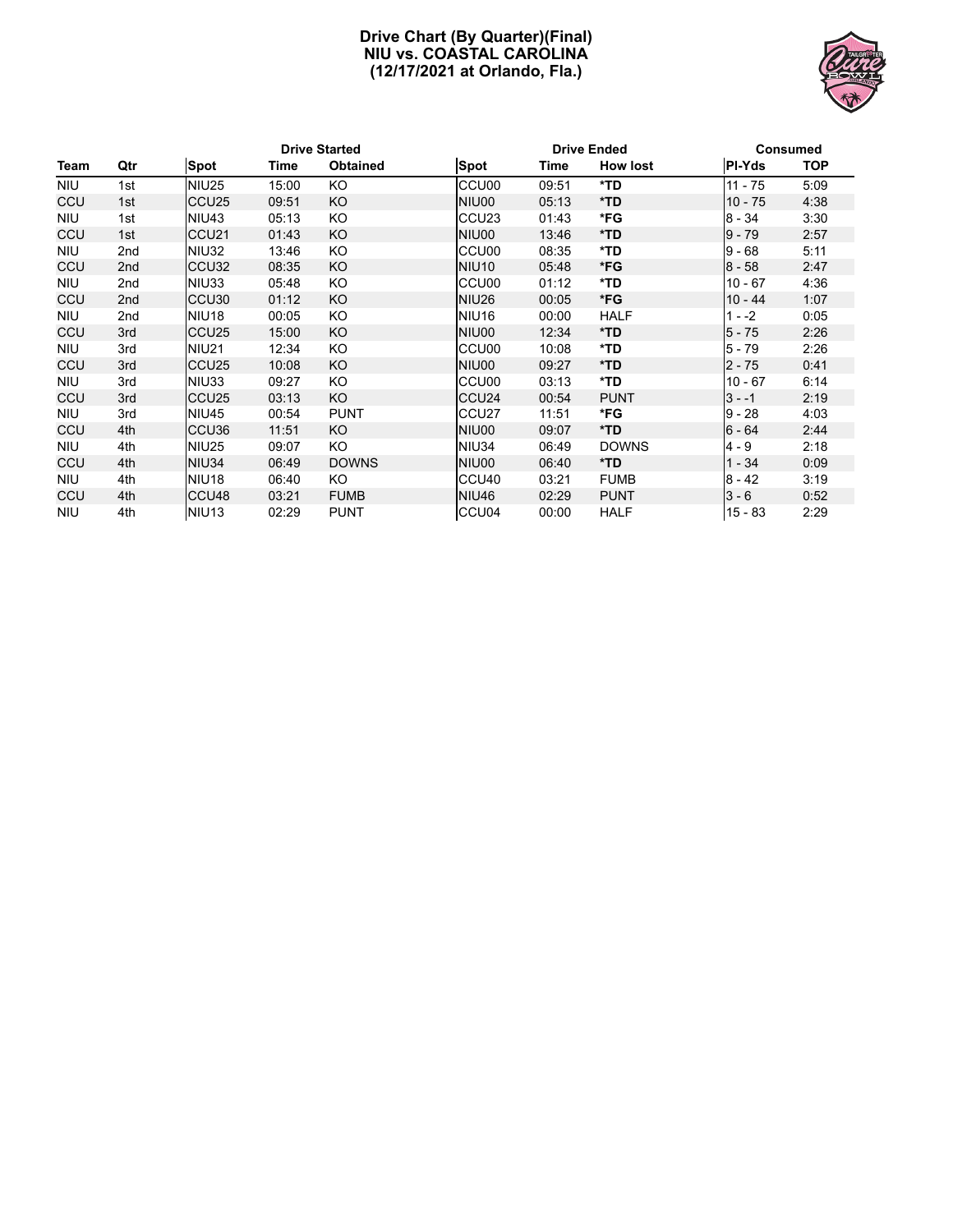#### **Play-by-Play Summary (1st quarter) NIU vs. COASTAL CAROLINA (12/17/2021 at Orlando, Fla.)**



*CCU Captains are 29, 63, 34, 52 NIU Captains are 1,2,12,25,38,58 CCU wins the toss and defers. NIU to recieve, defending north goal. CCU ball on CCU35.*

Colahan, K. kickoff 65 yards to the NIU0, touchback.

| 1-10     | NIU25 | Ducker, Jay rush for 9 yards to the NIU34 (Gallagher, T.; Pinckney, D.).                                        |   |
|----------|-------|-----------------------------------------------------------------------------------------------------------------|---|
| $2 - 1$  | NIU34 | Brown, Antario rush for 8 yards to the NIU42, 1ST DOWN NIU (Makonzo, E.).                                       | R |
| $1 - 10$ | NIU42 | Lombardi, Rocky pass incomplete to Rudolph, Trayvo, QB hurry by Gallagher, T.                                   |   |
| $2 - 10$ | NIU42 | Ducker, Jay rush for 4 yards to the NIU46 (Gallagher, T.; Makonzo, E.).                                         |   |
| 3-6      | NIU46 | Ratkovich, Clin rush for 5 yards to the CCU49 (Brewer, C.; Stewart, J.).                                        |   |
| 4-1      |       | CCU49 Lombardi, Rocky rush for 28 yards to the CCU21, 1ST DOWN NIU (Pinckney, D.).                              | R |
| 1-10     |       | CCU21 Ducker, Jay rush for 20 yards to the CCU1, 1ST DOWN NIU (Spillum, A.).                                    | R |
| 1-0      |       | CCU01 Ducker, Jay rush for loss of 1 yard to the CCU2 (Makonzo, E.; Kelly, S.).                                 |   |
| $2-0$    |       | CCU02 Lombardi, Rocky pass complete to Dozier, Billy for loss of 3 yards to the CCU5 (Spillum, A.).             |   |
| $3-0$    |       | CCU05 Ratkovich, Clin rush for no gain to the CCU5 (Clark, J.).                                                 |   |
| 4-0      |       | CCU05 Lombardi, Rocky pass complete to Tucker, Cole for 5 yards to the CCU0, TOUCHDOWN, clock 09:51.<br>IO9:511 |   |
| $1 - 0$  |       | CCU03 Richardson, Joh kick attempt good.                                                                        |   |

#### **NIU 7, COASTAL CAROLINA 0**

*Drive Summary: 11 plays, 75 yards, 5:09*

Richardson, Joh kickoff 65 yards to the CCU0, touchback.

#### **COASTAL CAROLINA drive start at 09:51.**

| 1-10     |       | CCU25 McCall, G. pass complete to Heiligh, J. for 9 yards to the CCU34 (Gandy, Jordan).                                          |   |
|----------|-------|----------------------------------------------------------------------------------------------------------------------------------|---|
| $2 - 1$  |       | CCU34 McCall, G. pass complete to Likely, I. for 7 yards to the CCU41, 1ST DOWN CCU, out-of-bounds.                              | P |
| 1-10     |       | CCU41 Bennett, B. rush for 15 yards to the NIU44, 1ST DOWN CCU (Deveaux, Lance).                                                 | R |
| 1-10     | NIU44 | McCall, G. pass complete to Heiligh, J. for 6 yards to the NIU38 (Frye, Louis).                                                  |   |
| $2 - 4$  | NIU38 | McCall, G. pass complete to Bennett, B. for 7 yards to the NIU31, 1ST DOWN CCU (Thomas, Raishei).                                | P |
| 1-10     | NIU31 | White, R. rush for loss of 1 yard to the NIU32 (Rattin, Nick; Ester, James).                                                     |   |
| $2 - 11$ | NIU32 | McCall, G. pass complete to Bennett, B. for 6 yards to the NIU26 (Frye, Louis).                                                  |   |
| 3-5      | NIU26 | Timeout NIU, clock 06:15, [06:15]                                                                                                |   |
| $3-5$    | NIU26 | McCall, G. rush for 8 yards to the NIU18, 1ST DOWN CCU (Brown, C.J.).                                                            | R |
| 1-10     | NIU18 | McCall, G. pass incomplete to Heiligh, J                                                                                         |   |
| $2 - 10$ | NIU18 | McCall, G. rush for no gain to the NIU18 (Dolphin, Jaden), PENALTY NIU substitution infraction 5 yards to<br>the NIU13. NO PLAY. |   |
| $2 - 5$  | NIU13 | Bennett, B. rush for 13 yards to the NIU0, 1ST DOWN CCU, TOUCHDOWN, clock 05:13. [05:13]                                         | R |
| $1 - 0$  | NIU03 | Biscardi, M. kick attempt failed (blocked) (blocked by Ester, James).                                                            |   |

#### **NIU 7, COASTAL CAROLINA 6**

*Drive Summary: 10 plays, 75 yards, 4:38*

Colahan, K. kickoff 63 yards to the NIU2, Rudolph, Trayvo return 41 yards to the NIU43 (Watkins, S.).

#### **NIU drive start at 05:13.**

| 1-10     | NIU43 | PENALTY CCU offside defense 5 yards to the NIU48.                                                 |   |
|----------|-------|---------------------------------------------------------------------------------------------------|---|
| $1-5$    | NIU48 | Ducker, Jay rush for loss of 1 yard to the NIU47 (Makonzo, E.).                                   |   |
| $2-6$    | NIU47 | Lombardi, Rocky pass complete to McCray, Fabian for 9 yards to the CCU44, 1ST DOWN NIU (Pinckney, | P |
|          |       | D.).                                                                                              |   |
| 1-10     |       | CCU44 Ducker, Jay rush for 4 yards to the CCU40 (Kelly, S.;Olufemi, M.).                          |   |
| $2-6$    |       | CCU40 Ducker, Jay rush for 14 yards to the CCU26, 1ST DOWN NIU (Gallagher, T.).                   | R |
| $1 - 10$ |       | CCU26 Ducker, Jay rush for 3 yards to the CCU23 (Johnson, E.; Pinckney, D.).                      |   |
| $2 - 7$  |       | CCU23 Lombardi, Rocky pass incomplete to Rudolph, Trayvo.                                         |   |
| $3 - 7$  |       | CCU23 Lombardi, Rocky pass incomplete to Tucker, Cole.                                            |   |

**4-7 CCU23 Richardson, Joh field goal attempt from 41 GOOD, clock 01:43. [01:43]**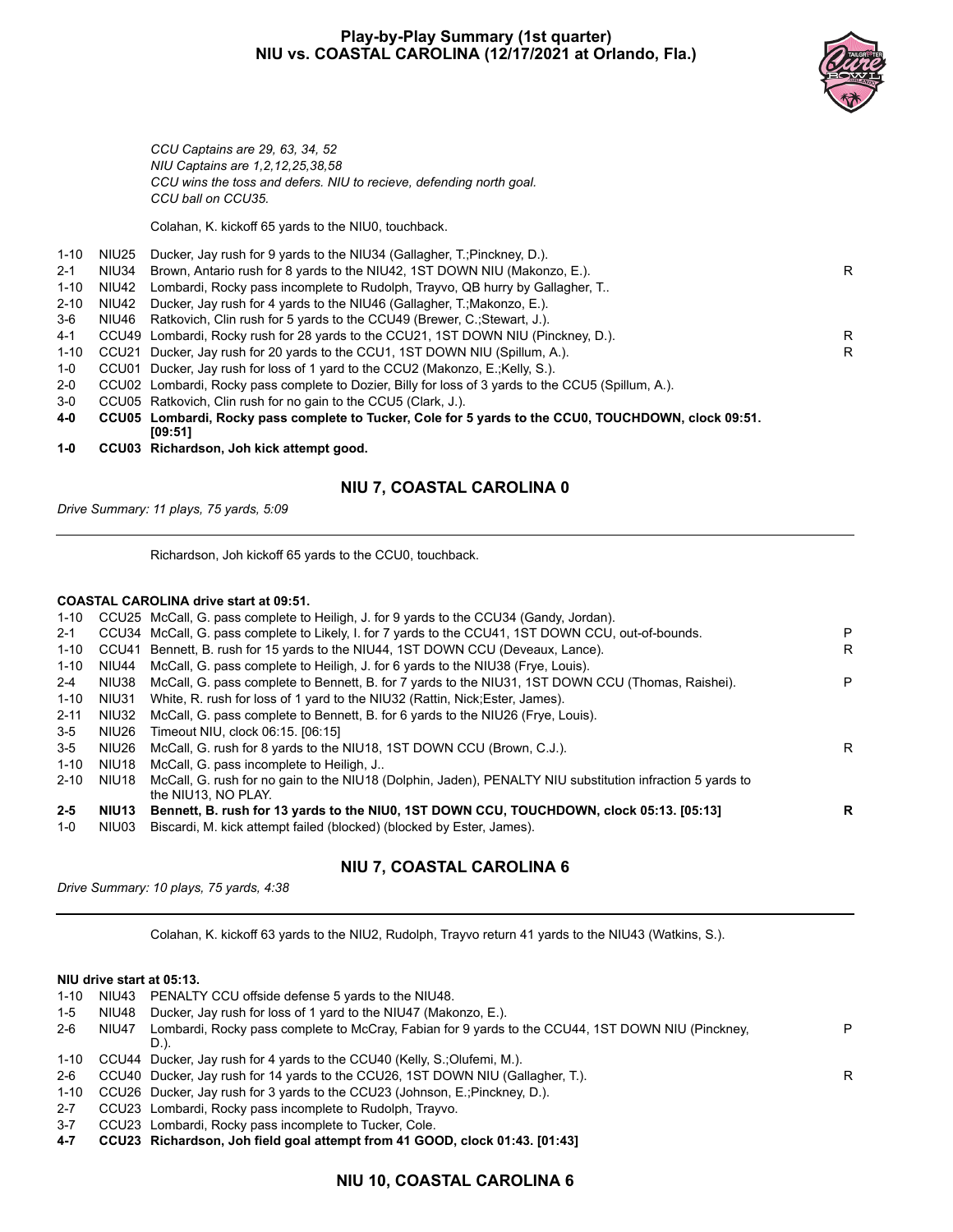Richardson, Joh kickoff 65 yards to the CCU0, Jackson, F. return 21 yards to the CCU21 (Shinhoster, Day;Kennedy, Michae).

#### **COASTAL CAROLINA drive start at 01:43.**

- 1-10 CCU21 Jones, S. rush for 8 yards to the CCU29, out-of-bounds.
- 2-2 CCU29 Jones, S. rush for 1 yard to the CCU30 (Rattin, Nick;Dolphin, Jaden).
- 3-1 CCU30 Jones, S. rush for 7 yards to the CCU37, 1ST DOWN CCU (Brown, C.J.;Dolphin, Jaden).
- 1-10 CCU37 McCall, G. pass incomplete to Brown, K..
- 2-10 CCU37 Bennett, B. rush for 18 yards to the NIU45, 1ST DOWN CCU (Frye, Louis).

#### **END OF 1ST QUARTER: NIU 10, COASTAL CAROLINA 6**

|                        |                   | Time  1st Downs |  |  |  | <b>Conversions</b>    |     |                                            |                  |           |
|------------------------|-------------------|-----------------|--|--|--|-----------------------|-----|--------------------------------------------|------------------|-----------|
| <b>Quarter Summary</b> |                   |                 |  |  |  |                       |     | Score Poss R P X T 3rd 4th Rushing Passing |                  | Penalties |
| <b>NIU</b>             |                   |                 |  |  |  | 08:39 4 1 0 5 0-3 2-2 |     | 12-93                                      | 3-6-0-11         | $1-5$     |
| COASTAL CAROLINA       | 06:21 5 2 0 7 1-1 |                 |  |  |  |                       | ი-ი | 8-69                                       | $5 - 7 - 0 - 35$ | $1 - 5$   |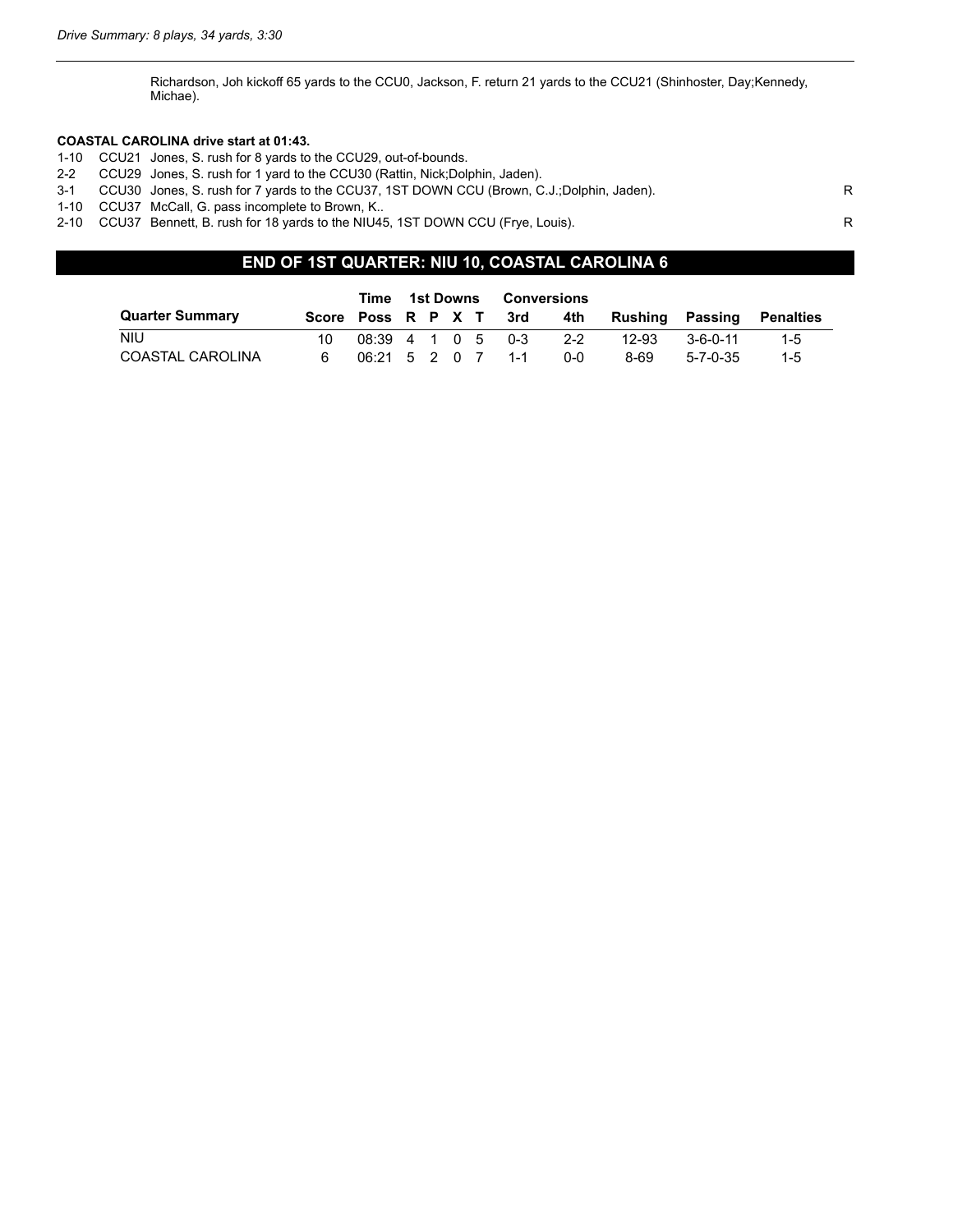#### **Quickie Statistics (1st Quarter only) NIU vs. COASTAL CAROLINA (12/17/2021 at Orlando, Fla.)**



|                                   | <b>NIU</b>  | <b>CCU</b>  |
|-----------------------------------|-------------|-------------|
| Score                             | 10          | 6           |
| <b>FIRST DOWNS</b>                | 5           | 7           |
| <b>RUSHES-YARDS (NET)</b>         | 12-93       | $8 - 69$    |
| <b>PASSING-YARDS (NET)</b>        | 11          | 35          |
| Passes Att-Comp-Int               | $6 - 3 - 0$ | $7 - 5 - 0$ |
| <b>TOTAL OFFENSE PLAYS-YARDS</b>  | 18-104      | 15-104      |
| Fumble Returns-Yards              | $0 - 0$     | $0-0$       |
| <b>Punt Returns-Yards</b>         | $0 - 0$     | $0 - 0$     |
| Kickoff Returns-Yards             | $1 - 41$    | $1 - 21$    |
| <b>Interception Returns-Yards</b> | $0 - 0$     | $0 - 0$     |
| Punts (Number-Avg)                | -0          | -0          |
| Fumbles-Lost                      | $0 - 0$     | $0-0$       |
| Penalties-Yards                   | $1 - 5$     | 1-5         |
| Possession Time                   | 08:39       | 06:21       |
| <b>Third-Down Conversions</b>     | $0 - 3$     | $1 - 1$     |
| Fourth-Down Conversions           | $2 - 2$     | $0 - 0$     |

| <b>Rushing</b> |                     | No.                                        | Gain               | Loss         | Net TD          | Avg            | Lg              | <b>Rushing</b>                                                                             | No. | Gain               | Loss         | <b>Net</b><br>TD | Avg            | <u>Lg</u>           |
|----------------|---------------------|--------------------------------------------|--------------------|--------------|-----------------|----------------|-----------------|--------------------------------------------------------------------------------------------|-----|--------------------|--------------|------------------|----------------|---------------------|
| Ducker, Jay    |                     | 8                                          | 54                 | $-2$         | 52<br>0         | 6.5            | $\overline{20}$ | Bennett. B.                                                                                | 3   | 46                 | $\mathbf 0$  | 46<br>1          | 15.3           | $\overline{18}$     |
|                | Brown, Antario      |                                            | 8                  | 0            | 8<br>0          | 8              | 8               | Jones, S.                                                                                  | 3   | 16                 | 0            | 16<br>0          | 5.3            | 8                   |
|                | Lombardi, Rocky     | 1<br>$\overline{2}$                        | 28                 | 0            | 28<br>0<br>5    | 28<br>2.5      | 28              | McCall, G.                                                                                 |     | 8                  | 0<br>$-1$    | 8<br>0<br>$-1$   | 8              | 8                   |
|                | Ratkovich, Clin     |                                            | 5                  | 0            | 0               |                | 5               | White, R.                                                                                  |     | 0                  |              | $\Omega$         | $-1$           |                     |
| <b>Passing</b> |                     |                                            | $C-A-I$            | Yds          | TD<br><u>Lg</u> |                | <b>Sack</b>     | Passing                                                                                    |     | $C-A-I$            | Yds          | TD<br><u>Lg</u>  |                | <b>Sack</b>         |
|                | Lombardi, Rocky     |                                            | $3 - 6 - 0$        | 11           |                 | $\overline{9}$ | O               | McCall, G.                                                                                 |     | $5 - 7 - 0$        | 35           | 0                | $\overline{9}$ |                     |
| Receiving      |                     |                                            | No.                | Yards        | TD              | Tgt            | Lg              | Receiving                                                                                  |     | No.                | Yards        | TD               | Tgt            | <u>Lg</u><br>7      |
| Tucker, Cole   |                     |                                            |                    | 5            | 1               | $\overline{2}$ | 5               | Likely, I.                                                                                 |     | 1                  | 7            | 0                |                |                     |
|                | Rudolph, Trayvo     |                                            | 0                  | 0            | $\mathbf 0$     | $\overline{c}$ |                 | Heiligh, J.<br>Bennett, B.                                                                 |     | $\frac{2}{2}$      | 15<br>13     | 0<br>0           | $\frac{3}{2}$  | 9<br>$\overline{7}$ |
|                |                     |                                            |                    |              |                 |                |                 | Brown, K.                                                                                  |     | $\Omega$           | $\Omega$     | $\Omega$         | 1              |                     |
| <b>Punting</b> |                     | Yds<br>No.                                 | Avg                | Lng          |                 | In20           | TВ              | <b>Punting</b>                                                                             | No. | Yds                | Avg          | Lng              | In20           | TВ                  |
|                | <b>Punt Returns</b> |                                            | No.                |              | Yards           | TD             | Lg              | <b>Punt Returns</b>                                                                        |     |                    | No.          | Yards            | TD             | Lg                  |
|                |                     |                                            |                    |              |                 |                |                 |                                                                                            |     |                    |              |                  |                |                     |
|                | <b>Kick Returns</b> |                                            | No.                |              | Yards           | TD             | <u>Lg</u>       | <b>Kick Returns</b>                                                                        |     |                    | No.          | Yards            | TD             | $\frac{Lg}{21}$     |
|                | Rudolph, Trayvo     |                                            |                    |              | 41              | $\overline{0}$ | 41              | Jackson, F.                                                                                |     |                    |              | $\overline{21}$  | $\overline{0}$ |                     |
| <b>Tackles</b> |                     |                                            | UA-A               | <b>Total</b> | <b>Sacks</b>    |                | TFL             | <b>Tackles</b>                                                                             |     | UA-A               | <b>Total</b> |                  | <b>Sacks</b>   | TFL                 |
| Frye, Louis    |                     |                                            | $3-0$              | 3.0          |                 | 0.0            | 0.0             | Pinckney, D.                                                                               |     | $2 - 2$            | 3.0          |                  | 0.0            | 0.0                 |
| Brown, C.J.    | Gandy, Jordan       |                                            | $1 - 1$<br>$1 - 0$ | 1.5<br>1.0   |                 | 0.0<br>0.0     | 0.0<br>0.0      | Makonzo, E.<br>Spillum, A.                                                                 |     | $2 - 2$<br>$2 - 0$ | 3.0<br>2.0   |                  | 0.0<br>0.0     | 2.0<br>1.0          |
|                | Deveaux, Lance      |                                            | $1 - 0$            | 1.0          |                 | 0.0            | 0.0             | Gallagher, T.                                                                              |     | $1 - 2$            | 2.0          |                  | 0.0            | 0.0                 |
|                | Thomas, Raishei     |                                            | $1 - 0$            | 1.0          |                 | 0.0            | 0.0             | Watkins, S.                                                                                |     | $1-0$              | 1.0          |                  | 0.0            | 0.0                 |
|                | Dolphin, Jaden      |                                            | $0 - 2$            | 1.0          |                 | 0.0            | 0.0             | Clark, J.                                                                                  |     | $1-0$              | 1.0          |                  | 0.0            | 0.0                 |
| Rattin, Nick   |                     |                                            | $0 - 2$            | 1.0          |                 | 0.0            | 1.0             | Kelly, S.                                                                                  |     | $0 - 2$            | 1.0          |                  | 0.0            | 1.0                 |
| Ester, James   |                     |                                            | $0 - 1$            | 0.5          |                 | 0.0            | 1.0             | Stewart, J.                                                                                |     | $0 - 1$            | 0.5          |                  | 0.0            | 0.0                 |
| Qtr            | Time                | <b>Scoring Play</b>                        |                    |              |                 |                |                 |                                                                                            |     |                    |              |                  | V-H            |                     |
| 1st<br>1st     | 09:51<br>05:13      | CCU - Bennett, B. 13 yd TD RUSH 10-75 4:38 |                    |              |                 |                |                 | NIU - Tucker, Cole 5 yd TD PASS from Lombardi, Rocky (KICK by Richardson, Joh), 11-75 5:09 |     |                    |              |                  | $7-0$<br>$7-6$ |                     |
| 1st            | 01:43               | NIU - Richardson, Joh 41 yd FG 8-34 3:30   |                    |              |                 |                |                 |                                                                                            |     |                    |              |                  | $10-6$         |                     |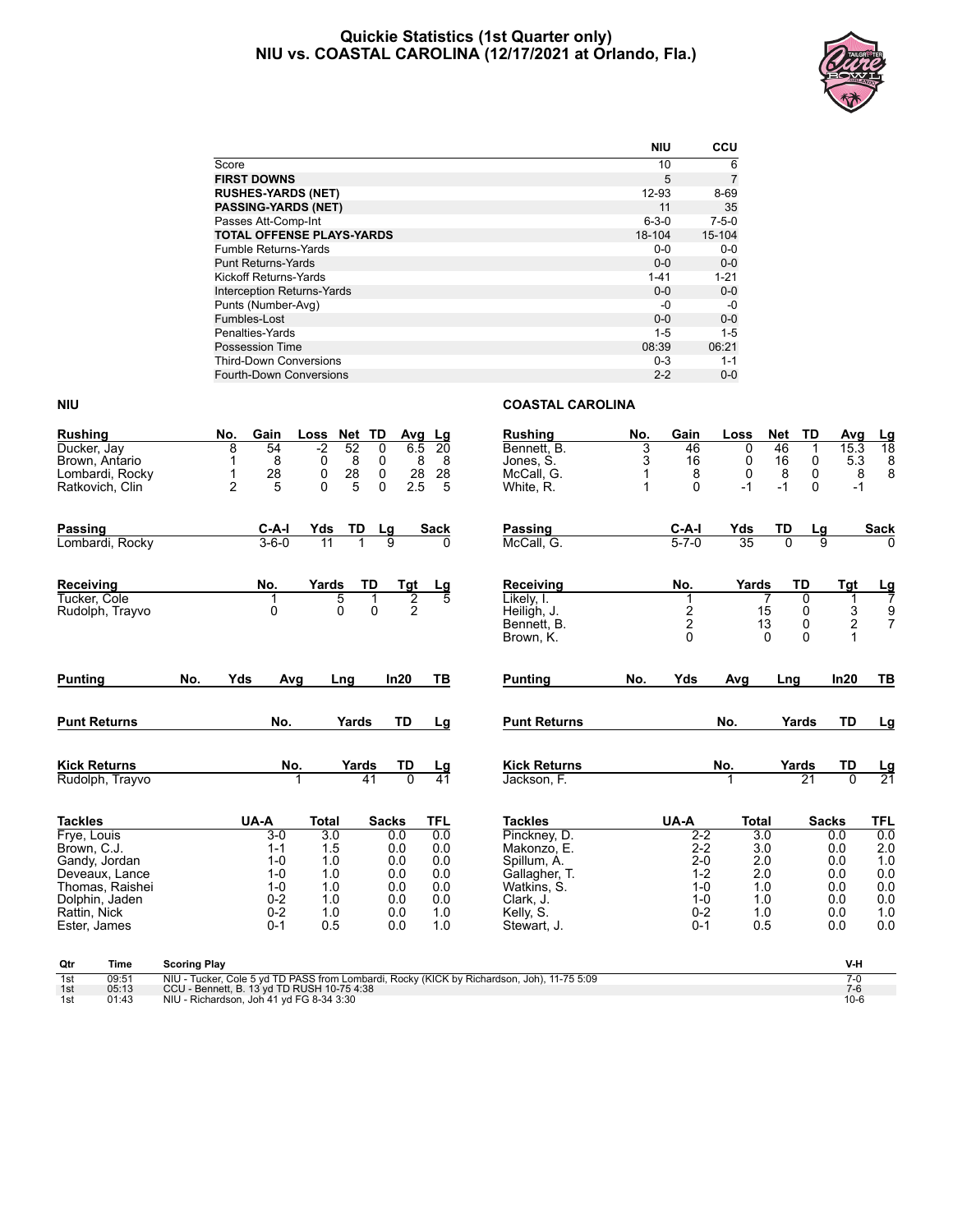#### **Play-by-Play Summary (2nd quarter) NIU vs. COASTAL CAROLINA (12/17/2021 at Orlando, Fla.)**



**P**

- 1-10 NIU45 Start of 2nd quarter, clock 15:00. [15:00]
- 1-10 NIU45 Jones, S. rush for 5 yards to the NIU40 (Gandy, Jordan).
- 2-5 NIU40 McCall, G. pass incomplete to Heiligh, J..
- 3-5 NIU40 PENALTY CCU delay of game (McCall, G.) 5 yards to the NIU45.
- 3-10 NIU45 McCall, G. rush for 5 yards to the NIU40, out-of-bounds (Hampton, Ethan).
- **4-5 NIU40 McCall, G. pass complete to Bedgood, A. for 40 yards to the NIU0, 1ST DOWN CCU, TOUCHDOWN, clock 13:46. [13:46]**
- **1-0 NIU03 Biscardi, M. kick attempt good.**

#### **NIU 10, COASTAL CAROLINA 13**

*Drive Summary: 9 plays, 79 yards, 2:57*

Colahan, K. kickoff 45 yards to the NIU20, Tewes, Tristen return 12 yards to the NIU32 (Bedgood, A.;Watkins, S.).

#### **NIU drive start at 13:46.**

| $1-0$    |       | CCU03 Richardson, Joh kick attempt good.                                                                                            |   |
|----------|-------|-------------------------------------------------------------------------------------------------------------------------------------|---|
| 2-0      |       | CCU02 Ratkovich, Clin rush for 2 yards to the CCU0, TOUCHDOWN, clock 08:35. [08:35]                                                 |   |
| 1-0      |       | CCU05 Ratkovich, Clin rush for 3 yards to the CCU2 (Spillum, A.; Kelly, S.).                                                        |   |
| $3 - 3$  |       | CCU09 Lombardi, Rocky rush for 4 yards to the CCU5, 1ST DOWN NIU (Watkins, S.).                                                     | R |
| $2 - 7$  |       | CCU13 Ducker, Jay rush for 4 yards to the CCU9 (Boykin, L.; Clark, J.).                                                             |   |
| $1-5$    |       | CCU11 Ducker, Jay rush for loss of 2 yards to the CCU13, fumble by Ducker, Jay recovered by NIU Ducker, Jay at<br>CCU <sub>13</sub> |   |
| 1-10     |       | CCU16 PENALTY CCU offside defense (Clark, J.) 5 yards to the CCU11.                                                                 |   |
| $2 - 10$ | NIU50 | Brown, Antario rush for 34 yards to the CCU16, 1ST DOWN NIU (Gladney, K.).                                                          | R |
| 1-10     | NIU50 | Lombardi, Rocky pass incomplete to Rudolph, Trayvo.                                                                                 |   |
| $2 - 4$  | NIU38 | Brown, Antario rush for 12 yards to the 50 yardline, 1ST DOWN NIU (Pinckney, D.).                                                   | R |
| 1-10     | NIU32 | Brown, Antario rush for 6 yards to the NIU38 (Bush, D.).                                                                            |   |

#### **NIU 17, COASTAL CAROLINA 13**

*Drive Summary: 9 plays, 68 yards, 5:11*

Richardson, Joh kickoff 63 yards to the CCU2, Jackson, F. return 30 yards to the CCU32 (Myles, Ty).

#### **COASTAL CAROLINA drive start at 08:35.**

- 1-10 CCU32 McCall, G. pass complete to Bennett, B. for no gain to the CCU32 (Frye, Louis).
- 2-10 CCU32 Bennett, B. rush for 7 yards to the CCU39 (Oppong, Pierce;Frye, Louis).

| $3 - 3$ |       | CCU39 McCall, G. pass complete to Heiligh, J. for 16 yards to the NIU45, 1ST DOWN CCU, out-of-bounds (Gandy,          | P |
|---------|-------|-----------------------------------------------------------------------------------------------------------------------|---|
|         |       | Jordan).                                                                                                              |   |
| 1-10    |       | NIU45 McCall, G. pass complete to Heiligh, J. for 35 yards to the NIU10, 1ST DOWN CCU (Brown, C.J.;Gandy,<br>Jordan). | P |
| $1 - 0$ | NIU10 | Timeout NIU, clock 06:04, [06:04]                                                                                     |   |
| $1 - 0$ | NIU10 | McCall, G. pass incomplete to Heiligh, J                                                                              |   |
| $2 - 0$ | NIU10 | McCall, G. pass incomplete to Heiligh, J                                                                              |   |

- 3-0 NIU10 Timeout COASTAL CAROLINA, clock 05:56. [05:56]
- 3-0 NIU10 McCall, G. pass incomplete to Heiligh, J..
- **4-0 NIU10 Biscardi, M. field goal attempt from 27 GOOD, clock 05:48. [05:48]**

## **NIU 17, COASTAL CAROLINA 16**

*Drive Summary: 8 plays, 58 yards, 2:47*

Colahan, K. kickoff 62 yards to the NIU3, Rudolph, Trayvo return 30 yards to the NIU33 (Beasley,CJ).

#### **NIU drive start at 05:48.**

- 1-10 NIU33 Ducker, Jay rush for 1 yard to the NIU34 (Spillum, A.;Gallagher, T.).
- 2-9 NIU34 Lombardi, Rocky pass incomplete to Toure, Mohamed, QB hurry by Gallagher, T., QB hurry by Kelly, S..
- 3-9 NIU34 Ratkovich, Clin rush for loss of 1 yard to the NIU33 (Olufemi, M.).
- 4-10 NIU33 Ference, Matt punt 36 yards to the CCU31, fair catch by Heiligh, J., PENALTY CCU roughing the kicker (Bedgood, A.) 14 yards to the NIU47, 1ST DOWN NIU, NO PLAY.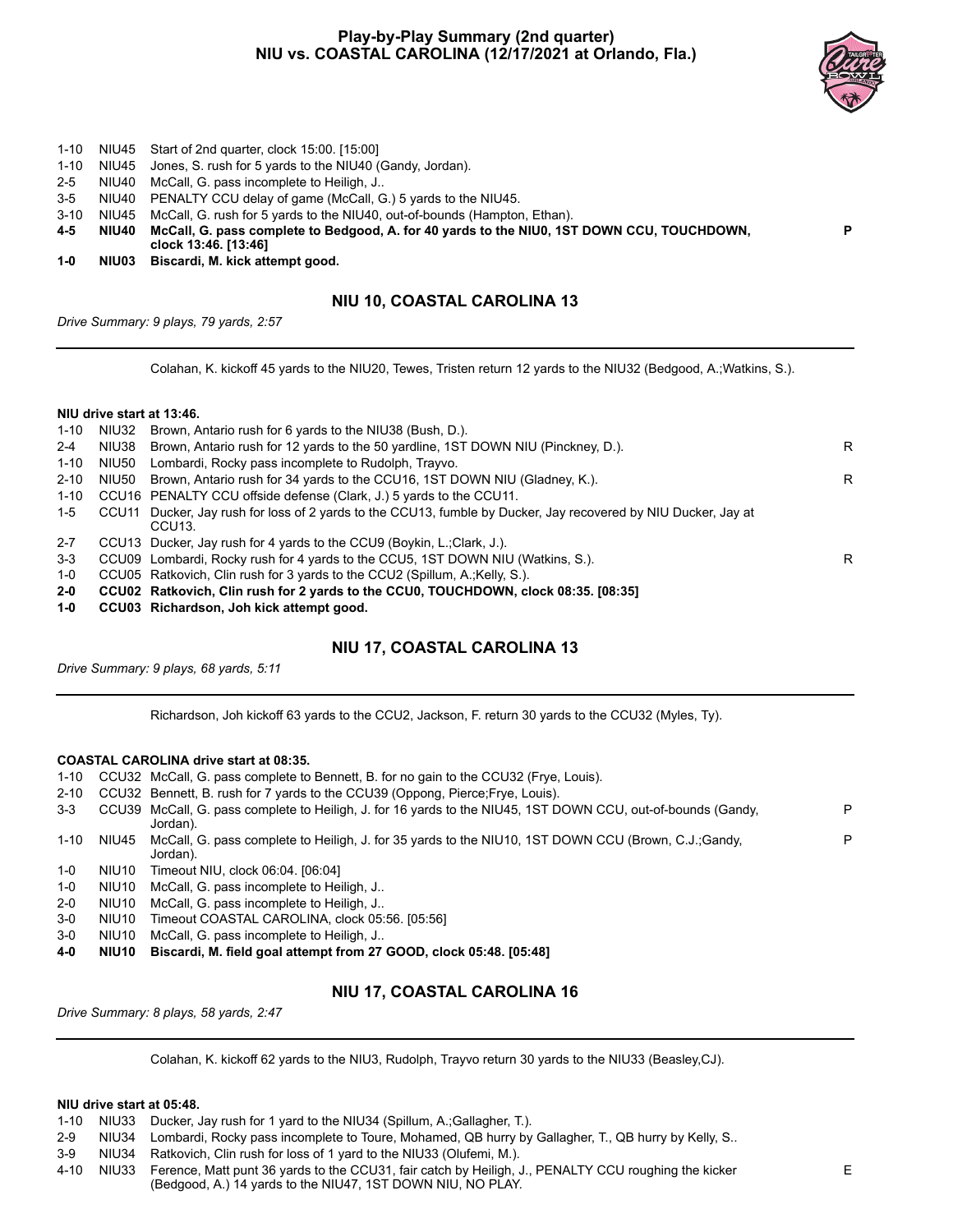| $1 - 10$ | NIU47 | Ducker, Jay rush for 4 yards to the CCU49 (Gallagher, T.;Brewer, C.), PENALTY CCU unsportsmanlike<br>conduct (Olufemi, M.) 15 yards to the CCU34, 1ST DOWN NIU. | Е |
|----------|-------|-----------------------------------------------------------------------------------------------------------------------------------------------------------------|---|
|          |       | 1st and 10.                                                                                                                                                     |   |
| 1-10     |       | CCU34 Rudolph, Trayvo rush for 9 yards to the CCU25 (Watkins, S.).                                                                                              |   |
| $2 - 1$  |       | CCU25 Brown, Antario rush for 2 yards to the CCU23, 1ST DOWN NIU (Olufemi, M.;Clark, J.).                                                                       | R |
| $1 - 10$ |       | CCU23 Brown, Antario rush for 4 yards to the CCU19 (Watkins, S.; Brewer, C.).                                                                                   |   |
| $2-6$    |       | CCU19 Ducker, Jay rush for 6 yards to the CCU13, 1ST DOWN NIU (Strong, D.; Kelly, S.).                                                                          | R |
| 1-10     |       | CCU13 Ducker, Jay rush for 1 yard to the CCU12 (Gallagher, T.).                                                                                                 |   |
| 2-9      |       | CCU12 Lombardi, Rocky pass complete to Joiner, Miles for 12 yards to the CCU0, 1ST DOWN NIU,                                                                    | P |
|          |       | <b>TOUCHDOWN, clock 01:12. [01:12]</b>                                                                                                                          |   |
| 1-0      |       | CCU03 Richardson, Joh kick attempt good.                                                                                                                        |   |

#### **NIU 24, COASTAL CAROLINA 16**

*Drive Summary: 10 plays, 67 yards, 4:36*

Richardson, Joh kickoff 43 yards to the CCU22, Killen, JT return 8 yards to the CCU30.

#### **COASTAL CAROLINA drive start at 01:12.**

| $4-6$    | NIU26 | Biscardi, M. field goal attempt from 43 GOOD, clock 00:05. [00:05]                                    |   |
|----------|-------|-------------------------------------------------------------------------------------------------------|---|
|          |       | Previous play is under review. Clock was reset to 10 seconds.                                         |   |
| $3 - 11$ | NIU31 | McCall, G. pass complete to Likely, I. for 5 yards to the NIU26, out-of-bounds (Deveaux, Lance).      |   |
| $2 - 11$ | NIU31 | McCall, G. pass incomplete to Bedgood, A                                                              |   |
| 2-6      | NIU26 | PENALTY CCU false start (Heiligh, J.) 5 yards to the NIU31.                                           |   |
| 1-10     | NIU30 | McCall, G. rush for 4 yards to the NIU26, out-of-bounds.                                              |   |
| 3-6      | NIU40 | McCall, G. pass complete to Heiligh, J. for 10 yards to the NIU30, 1ST DOWN CCU, out-of-bounds.       | P |
| $2 - 14$ | NIU48 | McCall, G. pass complete to Heiligh, J. for 8 yards to the NIU40 (Rattin, Nick;Deveaux, Lance).       |   |
| $2 - 14$ | NIU48 | Timeout COASTAL CAROLINA, clock 00:40. [00:40]                                                        |   |
| 1-10     | NIU44 | McCall, G. sacked for loss of 4 yards to the NIU48 (Dolphin, Jaden).                                  |   |
| 1-10     |       | CCU46 McCall, G. pass complete to Heiligh, J. for 10 yards to the NIU44, 1ST DOWN CCU, out-of-bounds. | P |
| $2 - 5$  |       | CCU35 McCall, G. rush for 11 yards to the CCU46, 1ST DOWN CCU (Brown, C.J.).                          | R |
| 1-10     |       | CCU30 McCall, G. pass complete to Likely, I. for 5 yards to the CCU35, out-of-bounds.                 |   |

#### **NIU 24, COASTAL CAROLINA 19**

*Drive Summary: 10 plays, 44 yards, 1:07*

Colahan, K. kickoff 47 yards to the NIU18, downed.

#### **NIU drive start at 00:05.**

1-10 NIU18 Team rush for loss of 2 yards to the NIU16. 2-12 NIU16 End of half, clock 00:00. [00:00] *Drive Summary: 1 plays, -2 yards, 0:05*

#### **END OF 2ND QUARTER: NIU 24, COASTAL CAROLINA 19**

|                        |     |                                                   | Time 1st Downs Conversions |  |  |                        |         |             |                    |           |
|------------------------|-----|---------------------------------------------------|----------------------------|--|--|------------------------|---------|-------------|--------------------|-----------|
| <b>Quarter Summary</b> |     |                                                   |                            |  |  | Score Poss R P X T 3rd |         | 4th Rushing | Passing            | Penalties |
| <b>NIU</b>             | 14  | $09:52 \quad 5 \quad 1 \quad 2 \quad 8 \quad 1-2$ |                            |  |  |                        | ი-ი     | 17-87       | 1-3-0-12           | $0 - 0$   |
| COASTAL CAROLINA       | 13. | 05:08 1 5 0 6 3-6                                 |                            |  |  |                        | $1 - 1$ | 6-28        | $9 - 14 - 0 - 129$ | $5 - 44$  |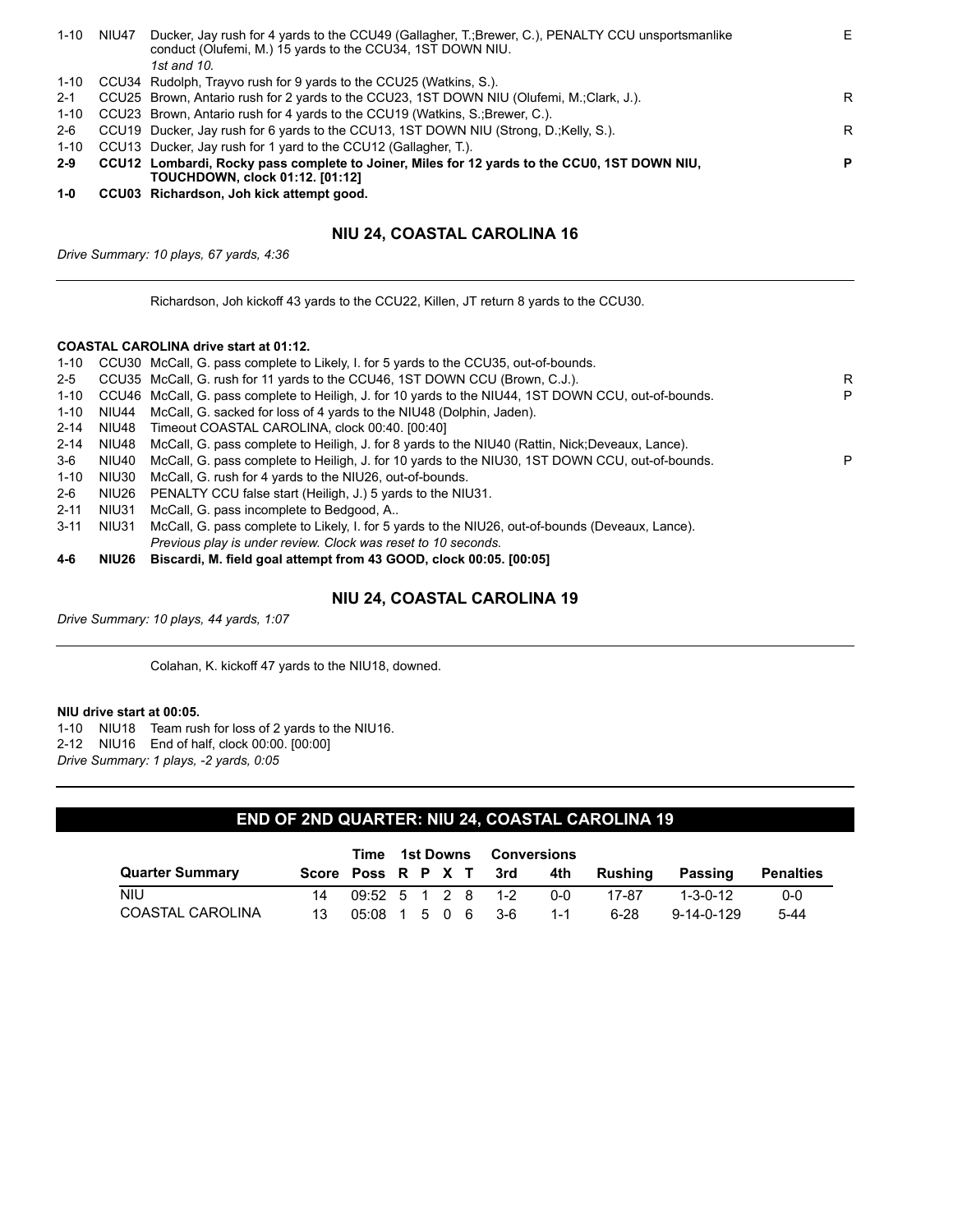#### **Quickie Statistics (Halftime Cumulative) NIU vs. COASTAL CAROLINA (12/17/2021 at Orlando, Fla.)**



|                                   | <b>NIU</b>  | <b>CCU</b>    |
|-----------------------------------|-------------|---------------|
| Score                             | 24          | 19            |
| <b>FIRST DOWNS</b>                | 13          | 13            |
| <b>RUSHES-YARDS (NET)</b>         | 29-180      | 14-97         |
| <b>PASSING-YARDS (NET)</b>        | 23          | 164           |
| Passes Att-Comp-Int               | $9 - 4 - 0$ | $21 - 14 - 0$ |
| <b>TOTAL OFFENSE PLAYS-YARDS</b>  | 38-203      | 35-261        |
| Fumble Returns-Yards              | $0 - 0$     | $0 - 0$       |
| <b>Punt Returns-Yards</b>         | $0 - 0$     | $0 - 0$       |
| <b>Kickoff Returns-Yards</b>      | $3 - 83$    | $3 - 59$      |
| <b>Interception Returns-Yards</b> | $0 - 0$     | $0 - 0$       |
| Punts (Number-Avg)                | -0          | -0            |
| Fumbles-Lost                      | $2 - 0$     | $0 - 0$       |
| Penalties-Yards                   | $1 - 5$     | 6-49          |
| Possession Time                   | 18:31       | 11:29         |
| <b>Third-Down Conversions</b>     | $1 - 5$     | $4 - 7$       |
| <b>Fourth-Down Conversions</b>    | $2 - 2$     | $1 - 1$       |

| <b>Rushing</b>                                                                                                  | No.                   | Gain                                                                      | Loss                                          | <b>Net</b><br>TD                          | Lg                                            | Avg                                           | <b>Rushing</b>                                                                                      | No.              | Gain                                                                      | Loss                                           | <b>Net</b><br>TD              | Lg                                                 | $\frac{\text{Avg}}{13.3}$                     |
|-----------------------------------------------------------------------------------------------------------------|-----------------------|---------------------------------------------------------------------------|-----------------------------------------------|-------------------------------------------|-----------------------------------------------|-----------------------------------------------|-----------------------------------------------------------------------------------------------------|------------------|---------------------------------------------------------------------------|------------------------------------------------|-------------------------------|----------------------------------------------------|-----------------------------------------------|
| Ducker, Jay<br>Brown, Antario<br>Lombardi, Rocky<br>Ratkovich, Clin                                             | 14<br>$\frac{6}{2}$ 5 | $\overline{70}$<br>66<br>32<br>10                                         | $-4$<br>0<br>0<br>$-1$                        | 66<br>$\Omega$<br>66<br>0<br>32<br>0<br>9 | $\overline{20}$<br>34<br>28<br>5              | 4.7<br>11<br>16<br>1.8                        | Bennett, B.<br>Jones, S.<br>McCall, G.<br>White, R.                                                 | 4<br>4<br>4<br>1 | 53<br>21<br>28<br>$\Omega$                                                | $\Omega$<br>0<br>0<br>$-1$                     | 53<br>21<br>28<br>$-1$        | $\mathbf 1$<br>18<br>0<br>8<br>0<br>11<br>$\Omega$ | $\frac{5.3}{7}$<br>$-1$                       |
| Passing<br>Lombardi, Rocky                                                                                      |                       | $C-A-I$<br>$4 - 9 - 0$                                                    | Yds<br>23                                     | TD<br>Lg<br>$\overline{2}$                | $\overline{12}$                               | <b>Sack</b><br>0                              | Passing<br>McCall, G.                                                                               |                  | $C-A-I$<br>$14 - 21 - 0$                                                  | Yds<br>160                                     | TD<br>$\mathbf{1}$            | Lg<br>40                                           | <b>Sack</b>                                   |
| Receiving<br>Tucker, Cole<br>Joiner, Miles<br>Rudolph, Trayvo                                                   |                       | No.<br>0                                                                  | Yds<br>5<br>12<br>$\mathbf{0}$                | TD<br>1<br>$\mathbf{1}$<br>$\mathbf 0$    | Tgt<br>$\overline{2}$<br>$\mathbf{1}$<br>3    | $\frac{\text{Lg}}{5}$<br>12                   | Receiving<br>Likely, I.<br>Heiligh, J.<br>Bennett, B.<br>Brown, K.                                  |                  | No.<br>3<br>$\overline{7}$<br>3<br>$\Omega$                               | Yds<br>$\overline{17}$<br>94<br>13<br>$\Omega$ | TD<br>0<br>0<br>0<br>$\Omega$ | Tgt<br>3<br>$\frac{12}{3}$                         | $\frac{Lg}{7}$<br>$\frac{35}{7}$              |
| <b>Punting</b>                                                                                                  | No.                   | Yds                                                                       | Avg<br>Lg                                     |                                           | In20                                          | TB                                            | <b>Punting</b>                                                                                      | No.              | <b>Yds</b>                                                                | Avg                                            | Lg                            | In20                                               | TВ                                            |
| <b>Punt Returns</b>                                                                                             |                       | No.                                                                       |                                               | Yards                                     | <b>TD</b>                                     | Lg                                            | <b>Punt Returns</b>                                                                                 |                  |                                                                           | No.                                            | Yards                         | <b>TD</b>                                          | <u>Lg</u>                                     |
| <b>Kick Returns</b><br>Rudolph, Trayvo<br>Tewes, Tristen                                                        |                       | No.<br>2                                                                  |                                               | Yards<br>71<br>12                         | TD<br>$\overline{0}$<br>$\Omega$              | <u>Lg</u><br>41<br>12                         | <b>Kick Returns</b><br>Jackson, F.<br>Killen, JT                                                    |                  |                                                                           | No.<br>2<br>1                                  | Yards<br>51<br>8              | <b>TD</b><br>$\overline{0}$<br>$\Omega$            | $\frac{\text{Lg}}{30}$                        |
| <b>Tackles</b><br>Frye, Louis                                                                                   |                       | UA-A<br>$4 - 1$                                                           | <b>Total</b><br>4.5                           | <b>Sacks</b>                              | 0.0                                           | <b>TFL</b><br>0.0                             | <b>Tackles</b><br>Pinckney, D.                                                                      |                  | UA-A<br>$3-2$                                                             | <b>Total</b><br>4.0                            |                               | <b>Sacks</b><br>0.0                                | TFL<br>0.0                                    |
| Gandy, Jordan<br>Brown, C.J.<br>Deveaux, Lance<br>Dolphin, Jaden<br>Rattin, Nick<br>Myles, Ty<br>Hampton, Ethan |                       | $3 - 1$<br>$2 - 2$<br>$2 - 1$<br>$1 - 2$<br>$0 - 3$<br>$1 - 0$<br>$1 - 0$ | 3.5<br>3.0<br>2.5<br>2.0<br>1.5<br>1.0<br>1.0 |                                           | 0.0<br>0.0<br>0.0<br>1.0<br>0.0<br>0.0<br>0.0 | 0.0<br>0.0<br>0.0<br>1.0<br>1.0<br>0.0<br>0.0 | Watkins, S.<br>Gallagher, T.<br>Spillum, A.<br>Makonzo. E.<br>Clark, J.<br>Kelly, S.<br>Olufemi, M. |                  | $3 - 2$<br>$2 - 4$<br>$2 - 2$<br>$2 - 2$<br>$1 - 2$<br>$0 - 4$<br>$1 - 2$ | 4.0<br>4.0<br>3.0<br>3.0<br>2.0<br>2.0<br>2.0  |                               | 0.0<br>0.0<br>0.0<br>0.0<br>0.0<br>0.0<br>0.0      | 0.0<br>0.0<br>1.0<br>2.0<br>0.0<br>1.0<br>1.0 |

| Qtr | Time  | <b>Scoring Play</b>                                                                          | V-H       |
|-----|-------|----------------------------------------------------------------------------------------------|-----------|
| 1st | 09:51 | NIU - Tucker, Cole 5 yd TD PASS from Lombardi, Rocky (KICK by Richardson, Joh), 11-75 5:09   |           |
| 1st | 05:13 | CCU - Bennett, B. 13 yd TD RUSH 10-75 4:38                                                   | $7 - 6$   |
| 1st | 01:43 | NIU - Richardson, Joh 41 vd FG 8-34 3:30                                                     | $10 - 6$  |
| 2nd | 13:46 | CCU - Bedgood, A. 40 yd TD PASS from McCall, G. (KICK by Biscardi, M.), 9-79 2:57            | $10-13$   |
| 2nd | 08:35 | NIU - Ratkovich, Clin 2 yd TD RUSH (KICK by Richardson, Joh), 9-68 5:11                      | $17 - 13$ |
| 2nd | 05:48 | CCU - Biscardi, M. 27 yd FG 8-58 2:47                                                        | $17-16$   |
| 2nd | 01:12 | NIU - Joiner, Miles 12 yd TD PASS from Lombardi, Rocky (KICK by Richardson, Joh), 10-67 4:36 | $24 - 16$ |
| 2nd | 00:05 | CCU - Biscardi, M. 43 yd FG 10-44 1:07                                                       | $24-19$   |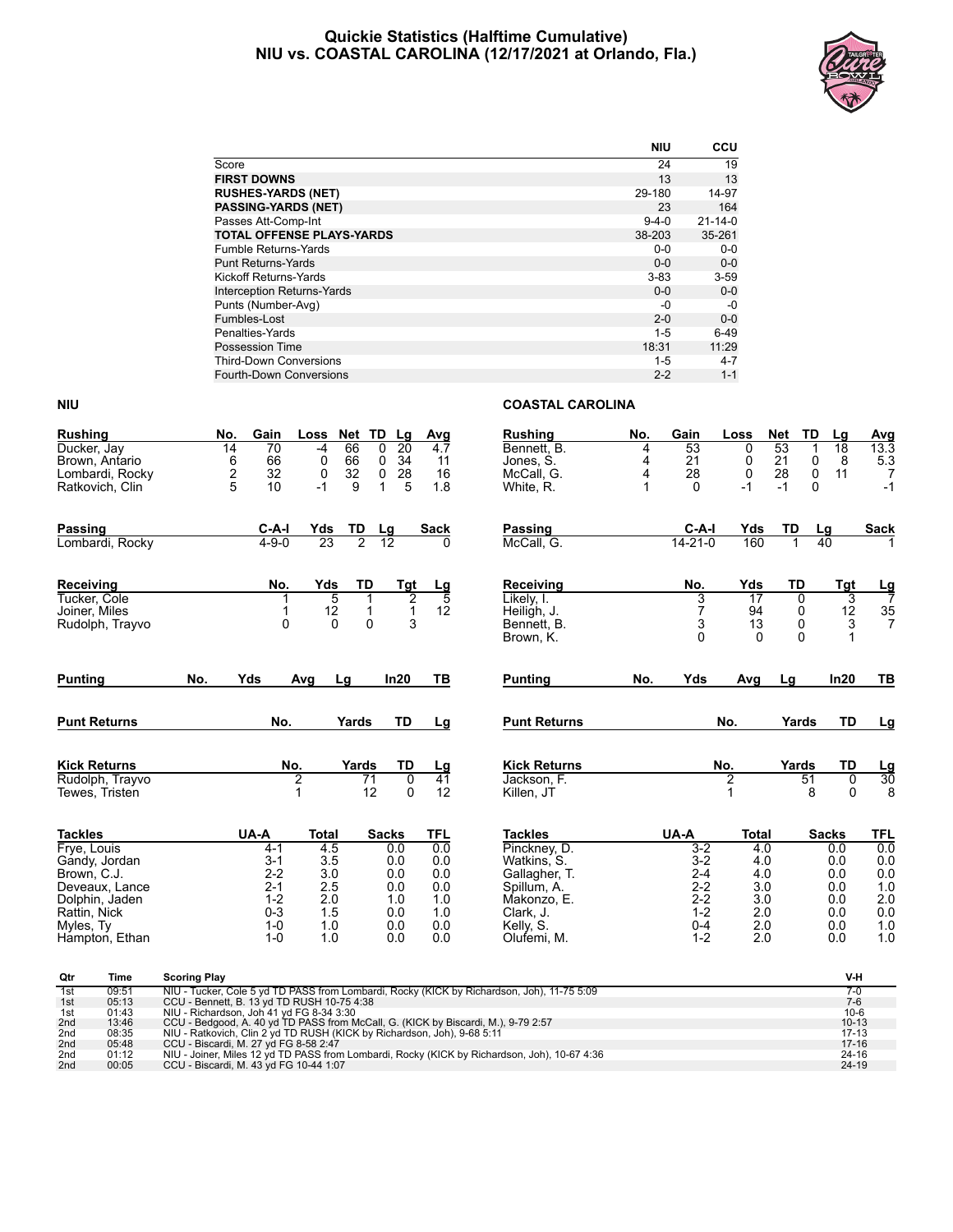#### **Quickie Statistics (2nd Quarter only) NIU vs. COASTAL CAROLINA (12/17/2021 at Orlando, Fla.)**



|                                   | <b>NIU</b>  | <b>CCU</b>   |
|-----------------------------------|-------------|--------------|
| Score                             | 14          | 13           |
| <b>FIRST DOWNS</b>                | 8           | 6            |
| <b>RUSHES-YARDS (NET)</b>         | 17-87       | $6 - 28$     |
| <b>PASSING-YARDS (NET)</b>        | 12          | 129          |
| Passes Att-Comp-Int               | $3 - 1 - 0$ | $14 - 9 - 0$ |
| <b>TOTAL OFFENSE PLAYS-YARDS</b>  | 20-99       | 20-157       |
| <b>Fumble Returns-Yards</b>       | $0 - 0$     | $0 - 0$      |
| <b>Punt Returns-Yards</b>         | $0 - 0$     | $0 - 0$      |
| Kickoff Returns-Yards             | $2 - 42$    | $2 - 38$     |
| <b>Interception Returns-Yards</b> | $0 - 0$     | $0 - 0$      |
| Punts (Number-Avg)                | -0          | -0           |
| Fumbles-Lost                      | $1 - 0$     | $0 - 0$      |
| Penalties-Yards                   | $0 - 0$     | $5-44$       |
| Possession Time                   | 09:52       | 05:08        |
| <b>Third-Down Conversions</b>     | $1 - 2$     | $3-6$        |
| <b>Fourth-Down Conversions</b>    | $0 - 0$     | $1 - 1$      |

| <b>Rushing</b>                                                                                                | No.                 | Gain                                                                      | Loss                                          | <b>Net</b><br>TD                                               | Avg                                           | $\frac{Lg}{6}$                                | <b>Rushing</b>                                                                                      | No.    | Gain                                                                      | Loss                                          | <b>Net</b>                      | <b>TD</b>             | Avg                                           | $\frac{Lg}{7}$                                                  |
|---------------------------------------------------------------------------------------------------------------|---------------------|---------------------------------------------------------------------------|-----------------------------------------------|----------------------------------------------------------------|-----------------------------------------------|-----------------------------------------------|-----------------------------------------------------------------------------------------------------|--------|---------------------------------------------------------------------------|-----------------------------------------------|---------------------------------|-----------------------|-----------------------------------------------|-----------------------------------------------------------------|
| Ducker, Jay<br>Brown, Antario<br>Lombardi, Rocky<br>Ratkovich, Clin                                           | 6<br>5<br>1<br>3    | $\overline{16}$<br>58<br>4<br>5                                           | $-2$<br>0<br>0<br>$-1$                        | 14<br>0<br>58<br>0<br>4<br>0<br>$\overline{4}$<br>$\mathbf{1}$ | $\overline{2.3}$<br>11.6<br>4<br>1.3          | 34<br>4<br>3                                  | Bennett, B.<br>Jones, S.<br>McCall, G.                                                              | 1<br>3 | 5<br>20                                                                   | 0<br>0<br>$\Omega$                            | 5<br>20                         | 0<br>0<br>$\mathbf 0$ | 5<br>6.7                                      | 5<br>11                                                         |
| <b>Passing</b><br>Lombardi, Rocky                                                                             |                     | C-A-I<br>$1 - 3 - 0$                                                      | Yds<br>$\overline{12}$                        | TD<br>Lg<br>$\overline{12}$                                    |                                               | <b>Sack</b>                                   | Passing<br>McCall, G.                                                                               |        | $C-A-I$<br>$9 - 14 - 0$                                                   | Yds<br>125                                    | TD                              | Lg<br>40              |                                               | <b>Sack</b>                                                     |
| Receiving<br>Joiner, Miles<br>Rudolph, Trayvo                                                                 |                     | No.<br>0                                                                  | Yards<br>$\overline{12}$<br>$\Omega$          | TD<br>1<br>$\Omega$                                            | <b>Tgt</b><br>1                               | Lg<br>$\overline{12}$                         | Receiving<br>Likely, I.<br>Heiligh, J.<br>Bennett, B.                                               |        | No.<br>2<br>5<br>1                                                        | Yards<br>10<br>79<br>$\Omega$                 | TD<br>$\Omega$<br>0<br>$\Omega$ |                       | Tgt<br>$\overline{2}$<br>9<br>1               | $\frac{\text{Lg}}{5}$<br>$\begin{array}{c} 35 \\ 0 \end{array}$ |
| <b>Punting</b>                                                                                                | No.                 | Yds<br>Avg                                                                | Lng                                           |                                                                | In20                                          | ΤВ                                            | <b>Punting</b>                                                                                      | No.    | Yds                                                                       | Avg                                           | Lng                             |                       | In20                                          | TВ                                                              |
| <b>Punt Returns</b>                                                                                           |                     | No.                                                                       |                                               | Yards                                                          | TD                                            | Lg                                            | <b>Punt Returns</b>                                                                                 |        |                                                                           | No.                                           | Yards                           |                       | <b>TD</b>                                     | Lg                                                              |
| <b>Kick Returns</b><br>Rudolph, Trayvo<br>Tewes, Tristen                                                      |                     |                                                                           | No.<br>1<br>1                                 | Yards<br>30<br>12                                              | TD<br>0<br>$\Omega$                           | <u>Lg</u><br>30<br>12                         | <b>Kick Returns</b><br>Jackson, F.<br>Killen, JT                                                    |        |                                                                           | No.                                           | Yards                           | 30<br>8               | <b>TD</b><br>0<br>0                           | $\frac{Lg}{30}$<br>8                                            |
| <b>Tackles</b><br>Gandy, Jordan                                                                               |                     | UA-A<br>$2 - 1$                                                           | <b>Total</b><br>2.5                           | <b>Sacks</b>                                                   | 0.0                                           | <b>TFL</b><br>0.0                             | <b>Tackles</b><br>Watkins, S.                                                                       |        | UA-A<br>$2 - 2$                                                           | <b>Total</b><br>3.0                           |                                 | <b>Sacks</b>          | 0.0                                           | TFL<br>0.0                                                      |
| Frye, Louis<br>Deveaux, Lance<br>Brown, C.J.<br>Myles, Ty<br>Hampton, Ethan<br>Dolphin, Jaden<br>Rattin, Nick |                     | $1 - 1$<br>$1 - 1$<br>$1 - 1$<br>$1 - 0$<br>$1 - 0$<br>$1 - 0$<br>$0 - 1$ | 1.5<br>1.5<br>1.5<br>1.0<br>1.0<br>1.0<br>0.5 |                                                                | 0.0<br>0.0<br>0.0<br>0.0<br>0.0<br>1.0<br>0.0 | 0.0<br>0.0<br>0.0<br>0.0<br>0.0<br>1.0<br>0.0 | Gallagher, T.<br>Olufemi, M.<br>Bush, D.<br>Pinckney, D.<br>Gladney, K.<br>Spillum, A.<br>Clark, J. |        | $1 - 2$<br>$1 - 1$<br>$1 - 0$<br>$1 - 0$<br>$1 - 0$<br>$0 - 2$<br>$0 - 2$ | 2.0<br>1.5<br>1.0<br>1.0<br>1.0<br>1.0<br>1.0 |                                 |                       | 0.0<br>0.0<br>0.0<br>0.0<br>0.0<br>0.0<br>0.0 | 0.0<br>1.0<br>0.0<br>0.0<br>0.0<br>0.0<br>0.0                   |
| Qtr<br>Time                                                                                                   | <b>Scoring Play</b> |                                                                           |                                               |                                                                |                                               |                                               |                                                                                                     |        |                                                                           |                                               |                                 |                       | V-H                                           |                                                                 |

| Otr | Time  | <b>Scoring Play</b>                                                                          | V-h       |
|-----|-------|----------------------------------------------------------------------------------------------|-----------|
| 2nd | 13:46 | CCU - Bedgood, A. 40 yd TD PASS from McCall, G. (KICK by Biscardi, M.), 9-79 2:57            | $10-13$   |
| 2nd | 08:35 | NIU - Ratkovich, Clin 2 yd TD RUSH (KICK by Richardson, Joh), 9-68 5:11                      | $17 - 13$ |
| 2nd | 05:48 | CCU - Biscardi, M. 27 vd FG 8-58 2:47                                                        | $17-16$   |
| 2nd | 01:12 | NIU - Joiner, Miles 12 yd TD PASS from Lombardi, Rocky (KICK by Richardson, Joh), 10-67 4:36 | $24 - 16$ |
| 2nd | 00:05 | CCU - Biscardi, M. 43 yd FG 10-44 1:07                                                       | 24-19     |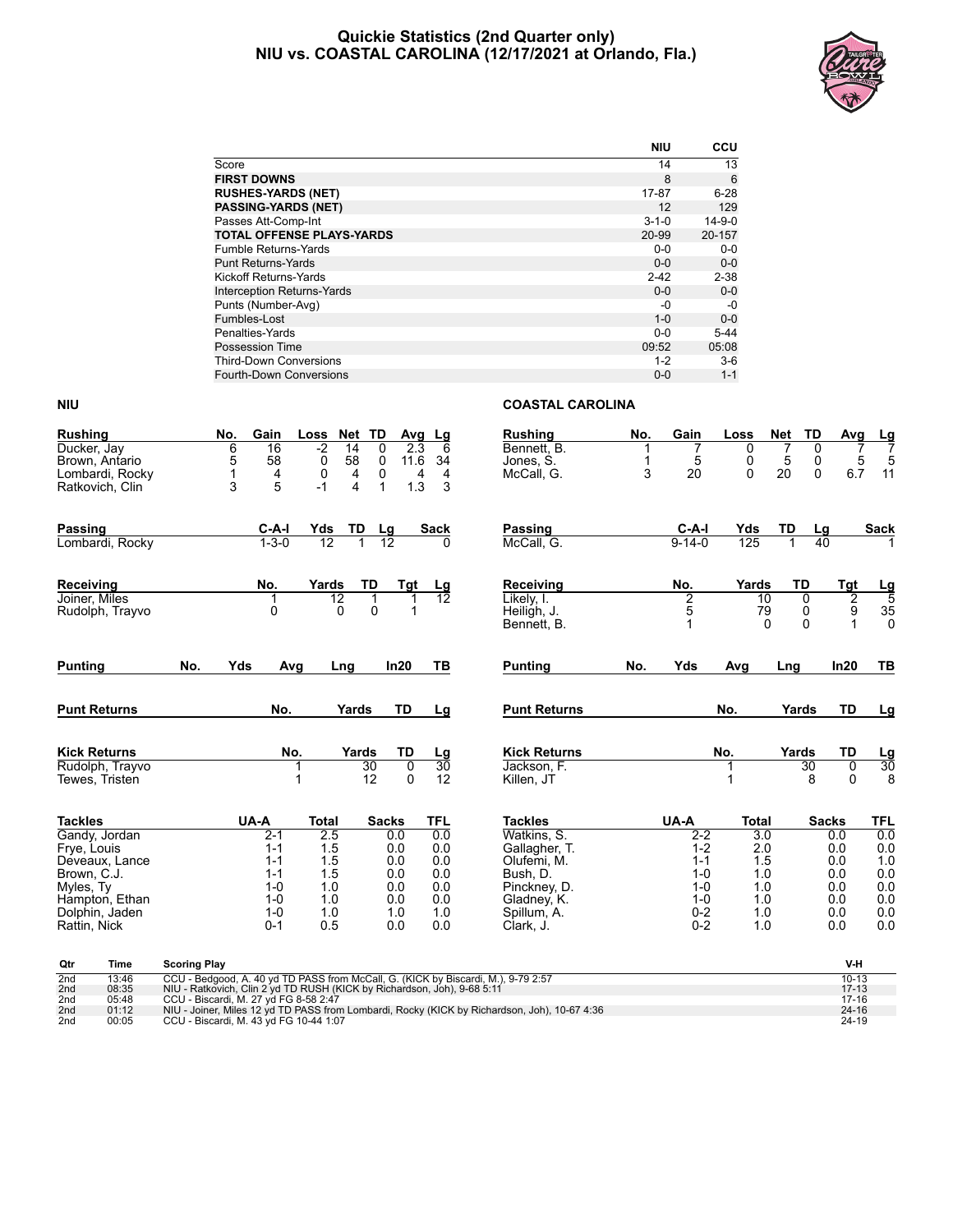

2-12 NIU16 Start of 3rd quarter, clock 15:00. [15:00] *NIU ball on NIU35.*

Richardson, Joh kickoff 65 yards to the CCU0, touchback.

#### **COASTAL CAROLINA drive start at 15:00.**

|       |            | 12:34. [12:34]                                                                                  |   |
|-------|------------|-------------------------------------------------------------------------------------------------|---|
|       | 1-10 NIU27 | McCall, G. pass complete to Likely, I. for 27 yards to the NIU0, 1ST DOWN CCU, TOUCHDOWN, clock | P |
| $2-6$ | NIU37      | McCall, G. rush for 10 yards to the NIU27, 1ST DOWN CCU (Byrd, JaVaughn).                       | R |
|       |            | 1-10 NIU41 Jones, S. rush for 4 yards to the NIU37 (Dolphin, Jaden).                            |   |
|       |            | 2-3 CCU32 Jones, S. rush for 27 yards to the NIU41, 1ST DOWN CCU (Rattin, Nick).                | R |
|       |            | 1-10 CCU25 McCall, G. pass complete to Brown, K. for 7 yards to the CCU32 (Gandy, Jordan).      |   |

**1-0 NIU03 Biscardi, M. kick attempt good.**

#### **NIU 24, COASTAL CAROLINA 26**

*Drive Summary: 5 plays, 75 yards, 2:26*

Colahan, K. kickoff 62 yards to the NIU3, Rudolph, Trayvo return 18 yards to the NIU21 (Bedgood, A.).

#### **NIU drive start at 12:34.**

|     | 1-10 NIU21 | Ducker, Jay rush for 12 yards to the NIU33, 1ST DOWN NIU (Spillum, A.; Pinckney, D.).                            | R |
|-----|------------|------------------------------------------------------------------------------------------------------------------|---|
|     |            | 1-10 NIU33 Lombardi, Rocky pass complete to Rudolph, Trayvo for 9 yards to the NIU42 (Strong, D.;Gallagher, T.). |   |
| 2-1 |            | NIU42 Ducker, Jay rush for 1 yard to the NIU43, 1ST DOWN NIU (Pinckney, D.;Clark, J.).                           | R |
|     |            | 1-10 NIU43 Ducker, Jay rush for 56 yards to the CCU1, 1ST DOWN NIU (Bush, D.).                                   | R |
|     |            | 1-0 CCU01 Timeout NIU, clock 10:15 [10:15]                                                                       |   |
| 1-0 |            | CCU01 Lombardi, Rocky rush for 1 yard to the CCU0, TOUCHDOWN, clock 10:08. [10:08]                               |   |

**1-0 CCU03 Richardson, Joh kick attempt good.**

#### **NIU 31, COASTAL CAROLINA 26**

*Drive Summary: 5 plays, 79 yards, 2:26*

Richardson, Joh kickoff 65 yards to the CCU0, touchback.

|     | <b>COASTAL CAROLINA drive start at 10:08.</b>                                                            |    |
|-----|----------------------------------------------------------------------------------------------------------|----|
|     | 1-10 CCU25 McCall, G. pass complete to Brown, K. for 15 yards to the CCU40, 1ST DOWN CCU, out-of-bounds. | P. |
|     | 1-10 CCU40 Bennett, B. rush for 60 yards to the NIU0, 1ST DOWN CCU, TOUCHDOWN, clock 09:27. [09:27]      | R. |
| 1-0 | NIU03 Biscardi, M. kick attempt good.                                                                    |    |

#### **NIU 31, COASTAL CAROLINA 33**

*Drive Summary: 2 plays, 75 yards, 0:41*

Colahan, K. kickoff 40 yards to the NIU25, Joiner, Miles return 8 yards to the NIU33 (Porter, E.).

#### **NIU drive start at 09:27.**

| 1-10    | NIU33 | Brown, Antario rush for 4 yards to the NIU37 (Spillum, A.; Johnson, E.).                                                   |   |
|---------|-------|----------------------------------------------------------------------------------------------------------------------------|---|
| $2-6$   | NIU37 | Brown, Antario rush for 7 yards to the NIU44, 1ST DOWN NIU (Olufemi, M.; Pinckney, D.).                                    | R |
| 1-10    | NIU44 | Brown, Antario rush for 4 yards to the NIU48 (Kelly, S.;Clark, J.).                                                        |   |
| 2-6     | NIU48 | Brown, Antario rush for 15 yards to the CCU37, 1ST DOWN NIU, out-of-bounds (Spillum, A.).                                  | R |
| 1-10    |       | CCU37 Ducker, Jay rush for 1 yard to the CCU36 (Clark, J.; Spillum, A.).                                                   |   |
| $2-9$   |       | CCU36 Ducker, Jay rush for 1 yard to the CCU35 (Brewer, C.; Kelly, S.).                                                    |   |
| 3-8     |       | CCU35 Lombardi, Rocky rush for 10 yards to the CCU25, 1ST DOWN NIU (Brewer, C.).                                           | R |
| 1-10    |       | CCU25 Lombardi, Rocky pass complete to Rudolph, Trayvo for 6 yards to the CCU19 (Gladney, K.).                             |   |
| $2 - 4$ |       | CCU19 PENALTY NIU false start (Lippe, J.J.) 5 yards to the CCU24.                                                          |   |
| $2-9$   |       | CCU24 Lombardi, Rocky pass complete to Tucker, Cole for 17 yards to the CCU7, 1ST DOWN NIU (Spillum,<br>$A$ : Strong, D.). | P |
| 1-0     |       | CCU07 Brown, Antario rush for 7 yards to the CCU0, TOUCHDOWN, clock 03:13. [03:13]                                         |   |
|         |       |                                                                                                                            |   |

**1-0 CCU03 Richardson, Joh kick attempt good.**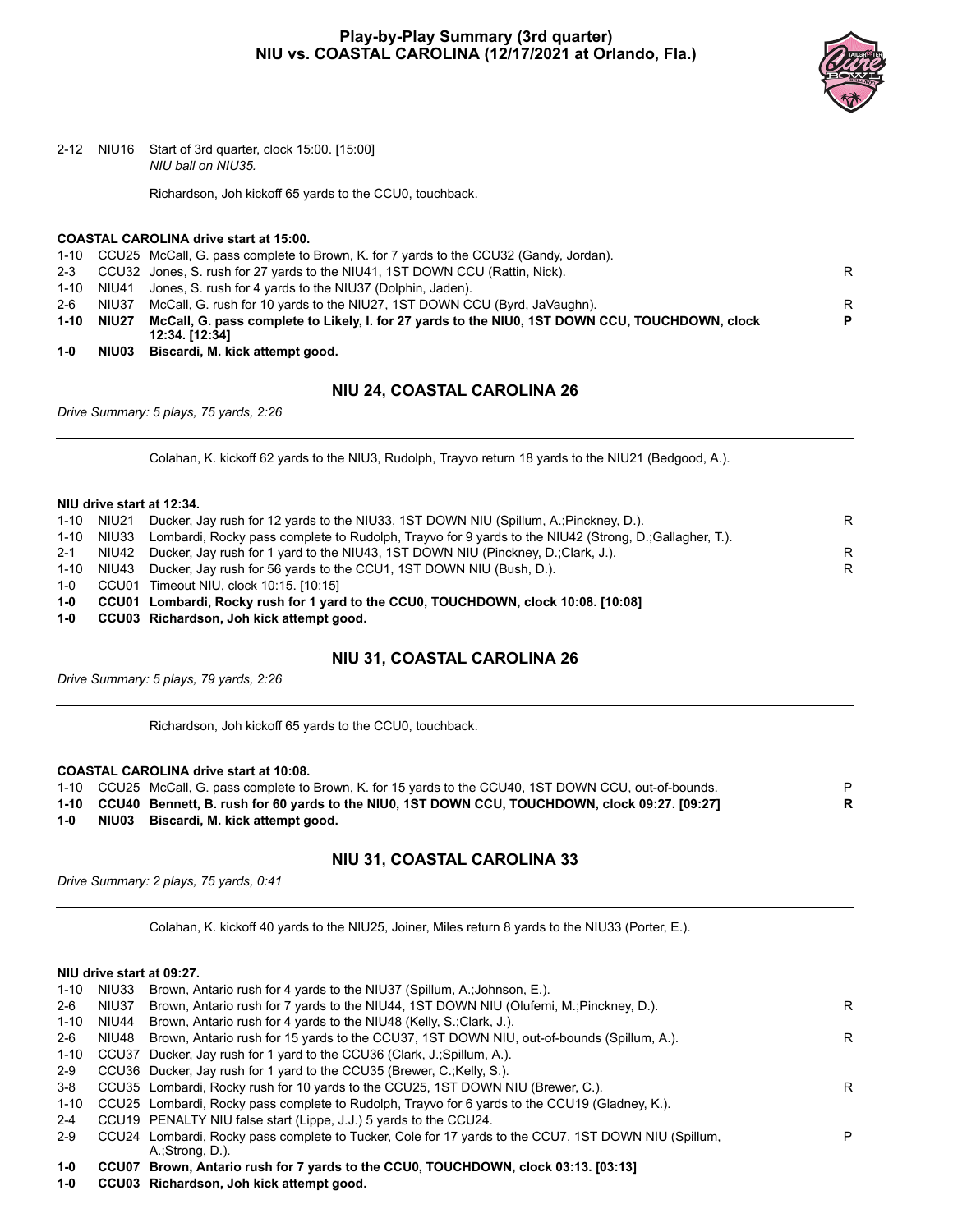Richardson, Joh kickoff 65 yards to the CCU0, touchback.

#### **COASTAL CAROLINA drive start at 03:13.**

1-10 CCU25 McCall, G. rush for 1 yard to the CCU26 (Deveaux, Lance;Rattin, Nick).

- 2-9 CCU26 Bennett, B. rush for loss of 5 yards to the CCU21 (Kennedy, Michae).
- 3-14 CCU21 McCall, G. rush for 3 yards to the CCU24 (Taylor, Demond;O'Malley, Devon).
- 4-11 CCU24 Ouverson, C. punt 46 yards to the NIU30, Tucker, Cole return 0 yards to the NIU30, PENALTY CCU face
- mask (Heiligh, J.) 15 yards to the NIU45, 1st and 10, NIU ball on NIU45.

*Drive Summary: 3 plays, -1 yards, 2:19*

#### **NIU drive start at 00:54.**

1-10 NIU45 Ducker, Jay rush for loss of 1 yard to the NIU44 (Gallagher, T.).

2-11 NIU44 Lombardi, Rocky pass complete to Tucker, Cole for 17 yards to the CCU39, 1ST DOWN NIU (Spillum, A.). P

#### **END OF 3RD QUARTER: NIU 38, COASTAL CAROLINA 33**

|                        |               | Time 1st Downs |  |  |                        | <b>Conversions</b> |                               |                  |          |
|------------------------|---------------|----------------|--|--|------------------------|--------------------|-------------------------------|------------------|----------|
| <b>Quarter Summary</b> |               |                |  |  | Score Poss R P X T 3rd |                    | 4th Rushing Passing Penalties |                  |          |
| <b>NIU</b>             |               |                |  |  | 09:34 6 2 0 8 1-1      | ი-ი                | 13-118                        | 4-4-0-49         | $1 - 5$  |
| COASTAL CAROLINA       | 05:26 3 2 0 5 |                |  |  | _ດ-1                   | 0-0                | 7-100                         | $3 - 3 - 0 - 49$ | $1 - 15$ |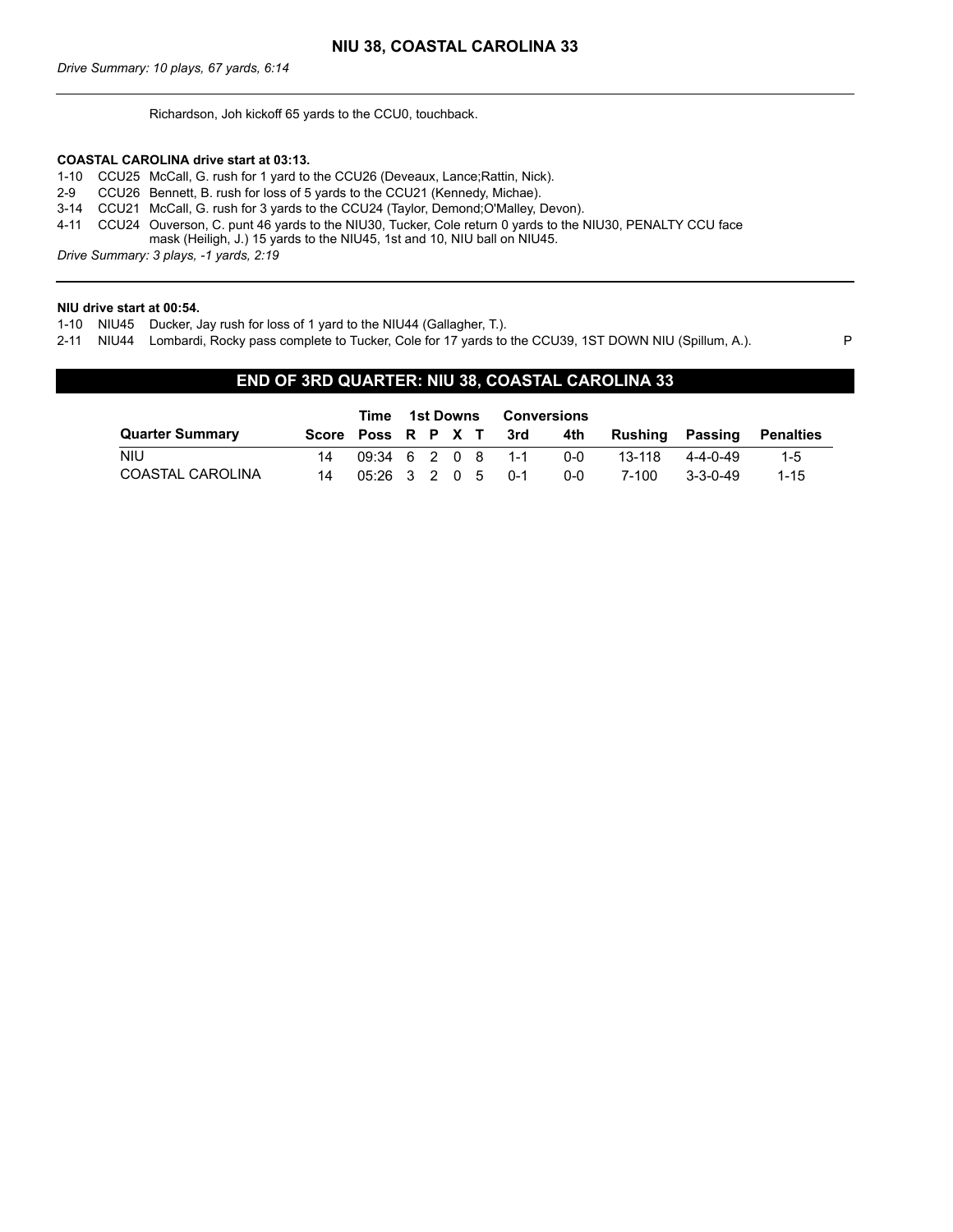#### **Quickie Statistics (3rd Quarter Cumulative) NIU vs. COASTAL CAROLINA (12/17/2021 at Orlando, Fla.)**



|                                   | <b>NIU</b>   | <b>CCU</b>    |
|-----------------------------------|--------------|---------------|
| Score                             | 38           | 33            |
| <b>FIRST DOWNS</b>                | 21           | 18            |
| <b>RUSHES-YARDS (NET)</b>         | 42-298       | 21-197        |
| <b>PASSING-YARDS (NET)</b>        | 72           | 213           |
| Passes Att-Comp-Int               | $13 - 8 - 0$ | $24 - 17 - 0$ |
| <b>TOTAL OFFENSE PLAYS-YARDS</b>  | 55-370       | 45-410        |
| <b>Fumble Returns-Yards</b>       | $0 - 0$      | $0-0$         |
| <b>Punt Returns-Yards</b>         | $1 - 0$      | $0 - 0$       |
| <b>Kickoff Returns-Yards</b>      | $5 - 109$    | $3 - 59$      |
| <b>Interception Returns-Yards</b> | $0 - 0$      | $0 - 0$       |
| Punts (Number-Avg)                | -0           | $1 - 46.0$    |
| Fumbles-Lost                      | $2 - 0$      | $0 - 0$       |
| Penalties-Yards                   | $2 - 10$     | 7-64          |
| Possession Time                   | 28:05        | 16:55         |
| <b>Third-Down Conversions</b>     | $2-6$        | $4 - 8$       |
| <b>Fourth-Down Conversions</b>    | $2 - 2$      | $1 - 1$       |

| <b>Rushing</b>      |                 | No.                                                                                    | Gain               | Loss<br><b>Net</b> | TD                | Lg              | Avg             | <b>Rushing</b>                                                                             | No.            | Gain               | Loss           | <b>Net</b>     | TD                  | Lg                  | Avg             |
|---------------------|-----------------|----------------------------------------------------------------------------------------|--------------------|--------------------|-------------------|-----------------|-----------------|--------------------------------------------------------------------------------------------|----------------|--------------------|----------------|----------------|---------------------|---------------------|-----------------|
| Ducker, Jay         |                 | 20                                                                                     | 141                | $-5$<br>136        | 0                 | 56              | 6.8             | Bennett. B.                                                                                | 6              | 113                | $-5$           | 108            | $\overline{2}$      | 60                  | $\overline{18}$ |
| Brown, Antario      |                 | 11                                                                                     | 103                | 0<br>103           | $\mathbf 1$       | 34              | 9.4             | Jones, S.                                                                                  | 6              | 52                 | 0              | 52             | 0                   | 27                  | 8.7             |
|                     | Lombardi, Rocky | 4                                                                                      | 43                 | 0                  | 43<br>$\mathbf 1$ | 28              | 10.8            | McCall, G.                                                                                 | $\overline{7}$ | 42                 | 0              | 42             | $\mathsf{O}\xspace$ | 11                  | 6               |
| Ratkovich, Clin     |                 | 5                                                                                      | 10                 | -1                 | 9<br>1            | 5               | 1.8             | White, R.                                                                                  | 1              | 0                  | -1             | $-1$           | 0                   |                     | $-1$            |
|                     |                 |                                                                                        |                    |                    |                   |                 |                 |                                                                                            |                |                    |                |                |                     |                     |                 |
| Passing             |                 |                                                                                        | C-A-I              | Yds                | TD                | Lg              | Sack            | Passing                                                                                    |                | $C-A-I$            | Yds            | TD             | Lg                  |                     | <b>Sack</b>     |
|                     | Lombardi, Rocky |                                                                                        | $8 - 13 - 0$       | $\overline{72}$    | $\overline{2}$    | $\overline{17}$ |                 | McCall, G.                                                                                 |                | $17 - 24 - 0$      | 209            | $\overline{2}$ | 40                  |                     |                 |
| Receiving           |                 |                                                                                        | No.                | Yds                | TD                | Tgt             | Lg              | Receiving                                                                                  |                | No.                | Yds            | TD             |                     | Tgt                 | <u>Lg</u>       |
| Tucker, Cole        |                 |                                                                                        | 3                  | 39                 | 1                 | 4               | $\overline{17}$ | Likely, I.                                                                                 |                | 4                  | 44             | 1              |                     | $\overline{4}$      | $\overline{27}$ |
| Joiner. Miles       |                 |                                                                                        | 1                  | 12                 | 1                 | $\mathbf{1}$    | 12              | Heiligh, J.                                                                                |                | $\overline{7}$     | 94             | $\mathbf{0}$   |                     | 12                  | $\frac{35}{7}$  |
|                     | Rudolph, Trayvo |                                                                                        | $\overline{2}$     | 15                 | $\Omega$          | 5               | 9               | Bennett. B.                                                                                |                | 3                  | 13             | $\mathbf{0}$   |                     | $\mathsf 3$         |                 |
|                     |                 |                                                                                        |                    |                    |                   |                 |                 | Brown, K.                                                                                  |                | $\overline{2}$     | 22             | $\mathbf{0}$   |                     | 3                   | 15              |
| <b>Punting</b>      |                 | No.                                                                                    | Yds                | Avg<br>Lg          |                   | In20            | TВ              | Punting                                                                                    |                | No.                | Yds            | Avg<br>Lg      |                     | In20                | TВ              |
|                     |                 |                                                                                        |                    |                    |                   |                 |                 | Ouverson, C.                                                                               |                |                    | 46             | 46.0<br>46     |                     | 0                   | $\overline{0}$  |
|                     |                 |                                                                                        |                    |                    |                   |                 |                 |                                                                                            |                |                    |                |                |                     |                     |                 |
| <b>Punt Returns</b> |                 |                                                                                        | No.                |                    | Yards             | TD              | <u>Lg</u>       | <b>Punt Returns</b>                                                                        |                |                    | No.            | Yards          |                     | TD                  | Lg              |
| Tucker, Cole        |                 |                                                                                        | 1                  |                    | $\Omega$          | 0               | $\Omega$        |                                                                                            |                |                    |                |                |                     |                     |                 |
| <b>Kick Returns</b> |                 |                                                                                        | No.                |                    | Yards             | TD              | Lg              | <b>Kick Returns</b>                                                                        |                |                    | No.            | Yards          |                     | TD                  |                 |
|                     | Rudolph. Travvo |                                                                                        | 3                  |                    | 89                | $\overline{0}$  | 41              | Jackson, F.                                                                                |                |                    | $\overline{2}$ |                | 51                  | $\overline{0}$      | $\frac{Lg}{30}$ |
| Tewes. Tristen      |                 |                                                                                        | 1                  |                    | 12                | 0               | 12              | Killen, JT                                                                                 |                |                    | 1              |                | 8                   | $\Omega$            | 8               |
| Joiner, Miles       |                 |                                                                                        | 1                  |                    | 8                 | 0               | 8               |                                                                                            |                |                    |                |                |                     |                     |                 |
| <b>Tackles</b>      |                 |                                                                                        | UA-A               | <b>Total</b>       |                   | <b>Sacks</b>    | <b>TFL</b>      | <b>Tackles</b>                                                                             |                | UA-A               | Total          |                | <b>Sacks</b>        |                     | <b>TFL</b>      |
| Gandy, Jordan       |                 |                                                                                        | 4-1                | $\overline{4.5}$   |                   | 0.0             | 0.0             | Spillum, A.                                                                                |                | 4-6                |                | 7.0            |                     | 0.0                 | $\overline{10}$ |
| Frye, Louis         |                 |                                                                                        | 4-1                | 4.5                |                   | 0.0             | 0.0             | Pinckney, D.                                                                               |                | $3-5$              |                | 5.5            |                     | 0.0                 | 0.0             |
|                     | Deveaux, Lance  |                                                                                        | $2 - 2$            | 3.0                |                   | 0.0             | 0.0             | Gallagher, T.                                                                              |                | $3-5$              |                | 5.5            |                     | 0.0                 | 1.0             |
| Brown, C.J.         |                 |                                                                                        | $2 - 2$            | 3.0                |                   | 0.0             | 0.0             | Watkins, S.                                                                                |                | $3-2$              |                | 4.0            |                     | 0.0                 | 0.0             |
| Dolphin, Jaden      |                 |                                                                                        | $2 - 2$            | 3.0                |                   | 1.0             | 1.0             | Clark, J.                                                                                  |                | $1 - 5$            |                | 3.5            |                     | 0.0                 | 0.0             |
| Rattin, Nick        |                 |                                                                                        | $1 - 4$            | 3.0                |                   | 0.0             | 1.0             | Kelly, S.                                                                                  |                | $0-6$              |                | 3.0            |                     | 0.0                 | 1.0             |
| Myles, Ty           | Kennedy, Michae |                                                                                        | $1 - 1$<br>$1 - 0$ | 1.5<br>1.0         |                   | 0.0<br>0.0      | 1.0<br>0.0      | Makonzo, E.<br>Brewer, C.                                                                  |                | $2 - 2$<br>$1 - 4$ |                | 3.0<br>3.0     |                     | 0.0<br>0.0          | 2.0<br>0.0      |
|                     |                 |                                                                                        |                    |                    |                   |                 |                 |                                                                                            |                |                    |                |                |                     |                     |                 |
| Qtr                 | Time            | <b>Scoring Play</b>                                                                    |                    |                    |                   |                 |                 |                                                                                            |                |                    |                |                |                     | V-H                 |                 |
| 1st                 | 09:51           |                                                                                        |                    |                    |                   |                 |                 | NIU - Tucker, Cole 5 yd TD PASS from Lombardi, Rocky (KICK by Richardson, Joh), 11-75 5:09 |                |                    |                |                |                     | $7-0$               |                 |
| 1st<br>1st          | 05:13<br>01:43  | CCU - Bennett, B. 13 yd TD RUSH 10-75 4:38<br>NIU - Richardson, Joh 41 yd FG 8-34 3:30 |                    |                    |                   |                 |                 |                                                                                            |                |                    |                |                |                     | $7-6$<br>$10-6$     |                 |
| 2 <sub>nd</sub>     | 13:46           |                                                                                        |                    |                    |                   |                 |                 | CCU - Bedgood, A. 40 yd TD PASS from McCall, G. (KICK by Biscardi, M.), 9-79 2:57          |                |                    |                |                |                     | $10 - 13$           |                 |
| 2 <sub>nd</sub>     | 08:35           | NIU - Ratkovich, Clin 2 yd TD RUSH (KICK by Richardson, Joh), 9-68 5:11                |                    |                    |                   |                 |                 |                                                                                            |                |                    |                |                |                     | $17 - 13$           |                 |
| 2 <sub>nd</sub>     | 05:48           | CCU - Biscardi, M. 27 yd FG 8-58 2:47                                                  |                    |                    |                   |                 |                 | es Lambardi, Dealer (KIOK by Dishandeen, Joh), 40.07.4:00                                  |                |                    |                |                |                     | $17 - 16$<br>0.4.4C |                 |

| 2nd | 05:48 | CCU - Biscardi, M. 27 yd FG 8-58 2:47                                                        | $17 - 16$ |
|-----|-------|----------------------------------------------------------------------------------------------|-----------|
| 2nd | 01:12 | NIU - Joiner, Miles 12 yd TD PASS from Lombardi, Rocky (KICK by Richardson, Joh), 10-67 4:36 | $24-16$   |
| 2nd | 00:05 | CCU - Biscardi, M. 43 vd FG 10-44 1:07                                                       | 24-19     |
| 3rd | 12:34 | CCU - Likely, I. 27 yd TD PASS from McCall, G. (KICK by Biscardi, M.), 5-75 2:26             | 24-26     |
| 3rd | 10:08 | NIU - Lombardi, Rocky 1 yd TD RUSH (KICK by Richardson, Joh), 5-79 2:26                      | $31 - 26$ |
| 3rd | 09:27 | CCU - Bennett, B. 60 yd TD RUSH (KICK by Biscardi, M.), 2-75 0:41                            | $31 - 33$ |
| 3rd | 03:13 | NIU - Brown, Antario 7 yd TD RUSH (KICK by Richardson, Joh), 10-67 6:14                      | 38-33     |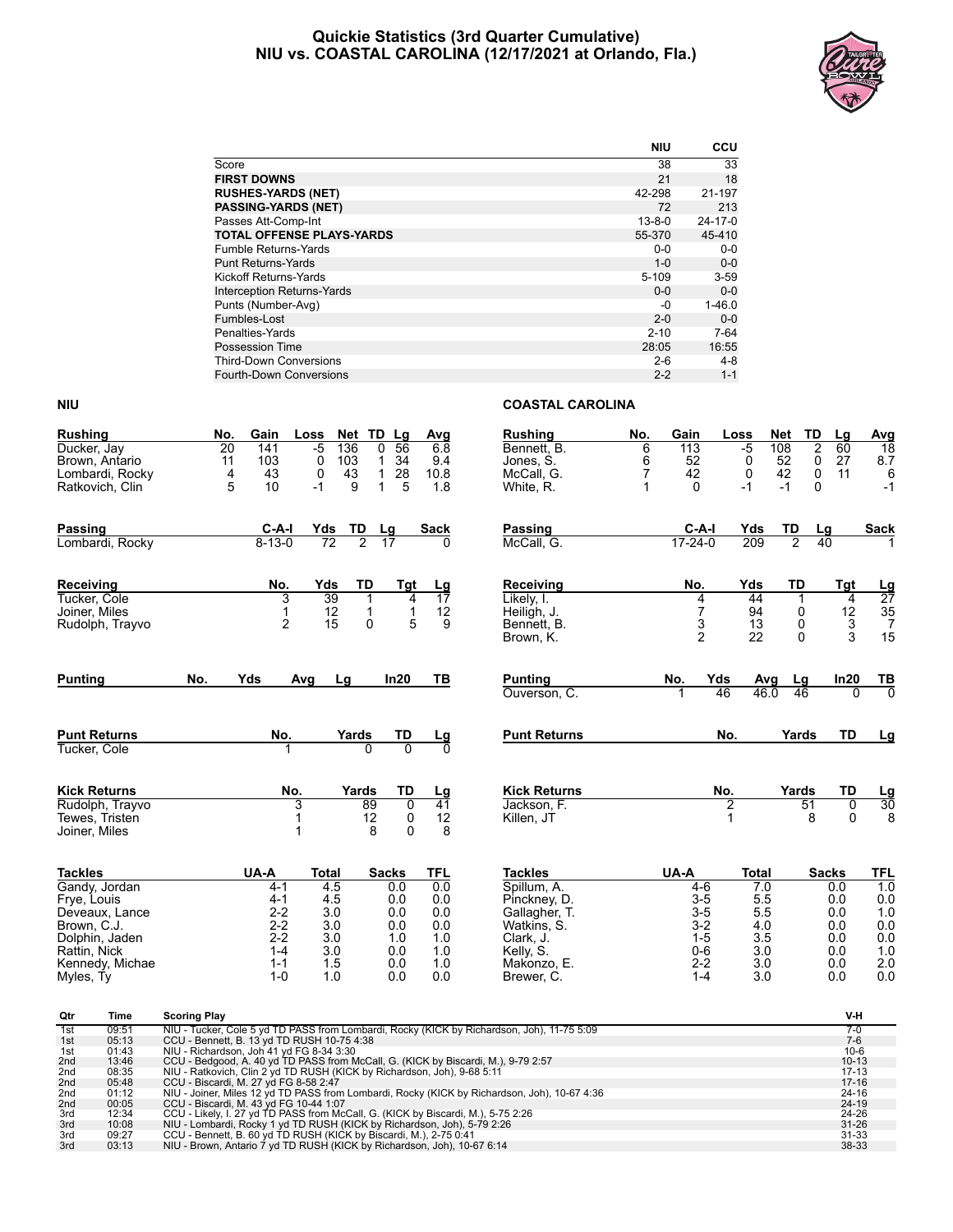#### **Quickie Statistics (3rd Quarter only) NIU vs. COASTAL CAROLINA (12/17/2021 at Orlando, Fla.)**



|                                   | <b>NIU</b>  | <b>CCU</b>  |
|-----------------------------------|-------------|-------------|
| Score                             | 14          | 14          |
| <b>FIRST DOWNS</b>                | 8           | 5           |
| <b>RUSHES-YARDS (NET)</b>         | 13-118      | $7 - 100$   |
| <b>PASSING-YARDS (NET)</b>        | 49          | 49          |
| Passes Att-Comp-Int               | $4 - 4 - 0$ | $3 - 3 - 0$ |
| <b>TOTAL OFFENSE PLAYS-YARDS</b>  | 17-167      | 10-149      |
| <b>Fumble Returns-Yards</b>       | $0 - 0$     | $0 - 0$     |
| <b>Punt Returns-Yards</b>         | $1 - 0$     | $0 - 0$     |
| Kickoff Returns-Yards             | $2 - 26$    | $0 - 0$     |
| <b>Interception Returns-Yards</b> | $0 - 0$     | $0 - 0$     |
| Punts (Number-Avg)                | -0          | $1 - 46.0$  |
| Fumbles-Lost                      | $0 - 0$     | $0 - 0$     |
| Penalties-Yards                   | $1 - 5$     | $1 - 15$    |
| Possession Time                   | 09:34       | 05:26       |
| <b>Third-Down Conversions</b>     | $1 - 1$     | $0 - 1$     |
| <b>Fourth-Down Conversions</b>    | $0 - 0$     | $0 - 0$     |

| $\overline{70}$<br>27.5<br>Ducker, Jay<br>$-1$<br>0<br>11.7<br>1<br>$\frac{5}{2}$<br>2<br>27<br>37<br>0<br>37<br>31<br>31<br>0<br>15.5<br>Brown, Antario<br>7.4<br>15<br>Jones, S.<br>0<br>1<br>3<br>11<br>5.5<br>0<br>4.7<br>10<br>11<br>$\Omega$<br>$\mathbf 1$<br>10<br>14<br>14<br>$\Omega$<br>McCall, G.<br>Lombardi, Rocky<br>TD<br>$C-A-I$<br>Yds<br>TD<br><b>Passing</b><br>C-A-I<br>Yds<br>Sack<br><b>Passing</b><br>Sack<br>Lg<br>Lg<br>$\overline{27}$<br>$\overline{0}$<br>17<br>$3 - 3 - 0$<br>49<br>$4 - 4 - 0$<br>49<br>McCall. G.<br>Lombardi, Rocky<br>TD<br>No.<br>Yards<br>TD<br>Receiving<br>No.<br>Yards<br>Receiving<br>Tgt<br>Tgt<br>Lg<br>$\frac{Lg}{27}$<br>$\overline{2}$<br>$\overline{34}$<br>$\overline{0}$<br>$\overline{2}$<br>$\overline{27}$<br>$\overline{17}$<br>Likely, I.<br>Tucker, Cole<br>$\mathbf{1}$<br>1<br>1<br>$\overline{2}$<br>2<br>$\overline{2}$<br>22<br>2<br>15<br>$\Omega$<br>0<br>15<br>9<br>Brown, K.<br>Rudolph, Trayvo<br>Yds<br>In20<br>In20<br><b>Punting</b><br>No.<br>ΤВ<br><b>Punting</b><br>Avg<br>Lng<br>No.<br>Yds<br>Avg<br><u>ТВ</u><br>Lng<br>ក<br>46<br>46.0<br>Ouverson, C.<br>46<br><b>Punt Returns</b><br><b>Punt Returns</b><br>No.<br>TD<br>No.<br>Yards<br>TD<br>Yards<br>$\frac{\mathsf{L}\mathsf{g}}{0}$<br>$\overline{0}$<br>Tucker, Cole<br>No.<br><b>Kick Returns</b><br>TD<br><b>Kick Returns</b><br>Yards<br>TD<br>No.<br>Yards<br>Lg<br>Lg<br>$\overline{18}$<br>$\overline{18}$<br>0<br>Rudolph, Trayvo<br>1<br>8<br>$\Omega$<br>8<br>1<br>Joiner, Miles<br><b>Tackles</b><br>UA-A<br><b>Total</b><br><b>TFL</b><br><b>Tackles</b><br>UA-A<br><b>Total</b><br><b>Sacks</b><br><b>Sacks</b><br>TFL<br>Rattin, Nick<br>$\overline{1.5}$<br>0.0<br>Spillum, A.<br>4.0<br>$1 - 1$<br>0.0<br>$2 - 4$<br>0.0<br>$0 - 3$<br>0.0<br>1.0<br>0.0<br>0.0<br>1.5<br>0.0<br>Gandy, Jordan<br>$1 - 0$<br>Pinckney, D.<br>$0 - 3$<br>1.5<br>0.0<br>$1 - 0$<br>1.0<br>0.0<br>1.0<br>0.0<br>Kennedy, Michae<br>Clark, J.<br>1.0<br>$1 - 0$<br>1.0<br>0.0<br>0.0<br>$1 - 1$<br>1.5<br>0.0<br>Dolphin, Jaden<br>Gallagher, T.<br>Byrd, JaVaughn<br>$1 - 0$<br>0.0<br>0.0<br>$1 - 1$<br>1.5<br>0.0<br>1.0<br>Brewer. C.<br>0.0<br>0.5<br>0.0<br>$1 - 0$<br>0.0<br>0.0<br>Taylor, Demond<br>$0 - 1$<br>0.0<br>Bush, D.<br>1.0<br>0.5<br>$0 - 2$<br>0.0<br>$0 - 1$<br>0.0<br>0.0<br>1.0<br>0.0<br>Deveaux, Lance<br>Strong, D.<br>$1 - 0$<br>$0 - 1$<br>0.5<br>0.0<br>0.0<br>1.0<br>0.0<br>0.0<br>O'Malley, Devon<br>Bedgood, A.<br>V-H<br>Qtr<br>Time<br><b>Scoring Play</b><br>3rd<br>12:34<br>24-26<br>CCU - Likely, I. 27 yd TD PASS from McCall, G. (KICK by Biscardi, M.), 5-75 2:26<br>$31 - 26$<br>3rd<br>10:08<br>NIU - Lombardi, Rocky 1 yd TD RUSH (KICK by Richardson, Joh), 5-79 2:26<br>09:27<br>CCU - Bennett, B. 60 yd TD RUSH (KICK by Biscardi, M.), 2-75 0:41<br>31-33<br>3rd<br>38-33<br>03:13<br>NIU - Brown, Antario 7 yd TD RUSH (KICK by Richardson, Joh), 10-67 6:14<br>3rd | <b>Rushing</b> | No. | Gain | Loss | Net TD | Avg | Lg | <b>Rushing</b> | No.            | Gain | Loss | <b>Net</b> | TD | Avg | <u>Lg</u> |
|-------------------------------------------------------------------------------------------------------------------------------------------------------------------------------------------------------------------------------------------------------------------------------------------------------------------------------------------------------------------------------------------------------------------------------------------------------------------------------------------------------------------------------------------------------------------------------------------------------------------------------------------------------------------------------------------------------------------------------------------------------------------------------------------------------------------------------------------------------------------------------------------------------------------------------------------------------------------------------------------------------------------------------------------------------------------------------------------------------------------------------------------------------------------------------------------------------------------------------------------------------------------------------------------------------------------------------------------------------------------------------------------------------------------------------------------------------------------------------------------------------------------------------------------------------------------------------------------------------------------------------------------------------------------------------------------------------------------------------------------------------------------------------------------------------------------------------------------------------------------------------------------------------------------------------------------------------------------------------------------------------------------------------------------------------------------------------------------------------------------------------------------------------------------------------------------------------------------------------------------------------------------------------------------------------------------------------------------------------------------------------------------------------------------------------------------------------------------------------------------------------------------------------------------------------------------------------------------------------------------------------------------------------------------------------------------------------------------------------------------------------------------------------------------------------------------------------------------------------------------------------------------------------------------------------------------------------------------|----------------|-----|------|------|--------|-----|----|----------------|----------------|------|------|------------|----|-----|-----------|
|                                                                                                                                                                                                                                                                                                                                                                                                                                                                                                                                                                                                                                                                                                                                                                                                                                                                                                                                                                                                                                                                                                                                                                                                                                                                                                                                                                                                                                                                                                                                                                                                                                                                                                                                                                                                                                                                                                                                                                                                                                                                                                                                                                                                                                                                                                                                                                                                                                                                                                                                                                                                                                                                                                                                                                                                                                                                                                                                                                   |                | 6   | 71   |      |        |     | 56 | Bennett, B.    | $\overline{2}$ | 60   | $-5$ | 55         |    |     | 60        |
|                                                                                                                                                                                                                                                                                                                                                                                                                                                                                                                                                                                                                                                                                                                                                                                                                                                                                                                                                                                                                                                                                                                                                                                                                                                                                                                                                                                                                                                                                                                                                                                                                                                                                                                                                                                                                                                                                                                                                                                                                                                                                                                                                                                                                                                                                                                                                                                                                                                                                                                                                                                                                                                                                                                                                                                                                                                                                                                                                                   |                |     |      |      |        |     |    |                |                |      |      |            |    |     |           |
|                                                                                                                                                                                                                                                                                                                                                                                                                                                                                                                                                                                                                                                                                                                                                                                                                                                                                                                                                                                                                                                                                                                                                                                                                                                                                                                                                                                                                                                                                                                                                                                                                                                                                                                                                                                                                                                                                                                                                                                                                                                                                                                                                                                                                                                                                                                                                                                                                                                                                                                                                                                                                                                                                                                                                                                                                                                                                                                                                                   |                |     |      |      |        |     |    |                |                |      |      |            |    |     |           |
|                                                                                                                                                                                                                                                                                                                                                                                                                                                                                                                                                                                                                                                                                                                                                                                                                                                                                                                                                                                                                                                                                                                                                                                                                                                                                                                                                                                                                                                                                                                                                                                                                                                                                                                                                                                                                                                                                                                                                                                                                                                                                                                                                                                                                                                                                                                                                                                                                                                                                                                                                                                                                                                                                                                                                                                                                                                                                                                                                                   |                |     |      |      |        |     |    |                |                |      |      |            |    |     |           |
|                                                                                                                                                                                                                                                                                                                                                                                                                                                                                                                                                                                                                                                                                                                                                                                                                                                                                                                                                                                                                                                                                                                                                                                                                                                                                                                                                                                                                                                                                                                                                                                                                                                                                                                                                                                                                                                                                                                                                                                                                                                                                                                                                                                                                                                                                                                                                                                                                                                                                                                                                                                                                                                                                                                                                                                                                                                                                                                                                                   |                |     |      |      |        |     |    |                |                |      |      |            |    |     |           |
|                                                                                                                                                                                                                                                                                                                                                                                                                                                                                                                                                                                                                                                                                                                                                                                                                                                                                                                                                                                                                                                                                                                                                                                                                                                                                                                                                                                                                                                                                                                                                                                                                                                                                                                                                                                                                                                                                                                                                                                                                                                                                                                                                                                                                                                                                                                                                                                                                                                                                                                                                                                                                                                                                                                                                                                                                                                                                                                                                                   |                |     |      |      |        |     |    |                |                |      |      |            |    |     |           |
|                                                                                                                                                                                                                                                                                                                                                                                                                                                                                                                                                                                                                                                                                                                                                                                                                                                                                                                                                                                                                                                                                                                                                                                                                                                                                                                                                                                                                                                                                                                                                                                                                                                                                                                                                                                                                                                                                                                                                                                                                                                                                                                                                                                                                                                                                                                                                                                                                                                                                                                                                                                                                                                                                                                                                                                                                                                                                                                                                                   |                |     |      |      |        |     |    |                |                |      |      |            |    |     |           |
|                                                                                                                                                                                                                                                                                                                                                                                                                                                                                                                                                                                                                                                                                                                                                                                                                                                                                                                                                                                                                                                                                                                                                                                                                                                                                                                                                                                                                                                                                                                                                                                                                                                                                                                                                                                                                                                                                                                                                                                                                                                                                                                                                                                                                                                                                                                                                                                                                                                                                                                                                                                                                                                                                                                                                                                                                                                                                                                                                                   |                |     |      |      |        |     |    |                |                |      |      |            |    |     |           |
|                                                                                                                                                                                                                                                                                                                                                                                                                                                                                                                                                                                                                                                                                                                                                                                                                                                                                                                                                                                                                                                                                                                                                                                                                                                                                                                                                                                                                                                                                                                                                                                                                                                                                                                                                                                                                                                                                                                                                                                                                                                                                                                                                                                                                                                                                                                                                                                                                                                                                                                                                                                                                                                                                                                                                                                                                                                                                                                                                                   |                |     |      |      |        |     |    |                |                |      |      |            |    |     |           |
|                                                                                                                                                                                                                                                                                                                                                                                                                                                                                                                                                                                                                                                                                                                                                                                                                                                                                                                                                                                                                                                                                                                                                                                                                                                                                                                                                                                                                                                                                                                                                                                                                                                                                                                                                                                                                                                                                                                                                                                                                                                                                                                                                                                                                                                                                                                                                                                                                                                                                                                                                                                                                                                                                                                                                                                                                                                                                                                                                                   |                |     |      |      |        |     |    |                |                |      |      |            |    |     |           |
|                                                                                                                                                                                                                                                                                                                                                                                                                                                                                                                                                                                                                                                                                                                                                                                                                                                                                                                                                                                                                                                                                                                                                                                                                                                                                                                                                                                                                                                                                                                                                                                                                                                                                                                                                                                                                                                                                                                                                                                                                                                                                                                                                                                                                                                                                                                                                                                                                                                                                                                                                                                                                                                                                                                                                                                                                                                                                                                                                                   |                |     |      |      |        |     |    |                |                |      |      |            |    |     | Lg        |
|                                                                                                                                                                                                                                                                                                                                                                                                                                                                                                                                                                                                                                                                                                                                                                                                                                                                                                                                                                                                                                                                                                                                                                                                                                                                                                                                                                                                                                                                                                                                                                                                                                                                                                                                                                                                                                                                                                                                                                                                                                                                                                                                                                                                                                                                                                                                                                                                                                                                                                                                                                                                                                                                                                                                                                                                                                                                                                                                                                   |                |     |      |      |        |     |    |                |                |      |      |            |    |     |           |
|                                                                                                                                                                                                                                                                                                                                                                                                                                                                                                                                                                                                                                                                                                                                                                                                                                                                                                                                                                                                                                                                                                                                                                                                                                                                                                                                                                                                                                                                                                                                                                                                                                                                                                                                                                                                                                                                                                                                                                                                                                                                                                                                                                                                                                                                                                                                                                                                                                                                                                                                                                                                                                                                                                                                                                                                                                                                                                                                                                   |                |     |      |      |        |     |    |                |                |      |      |            |    |     |           |
|                                                                                                                                                                                                                                                                                                                                                                                                                                                                                                                                                                                                                                                                                                                                                                                                                                                                                                                                                                                                                                                                                                                                                                                                                                                                                                                                                                                                                                                                                                                                                                                                                                                                                                                                                                                                                                                                                                                                                                                                                                                                                                                                                                                                                                                                                                                                                                                                                                                                                                                                                                                                                                                                                                                                                                                                                                                                                                                                                                   |                |     |      |      |        |     |    |                |                |      |      |            |    |     |           |
|                                                                                                                                                                                                                                                                                                                                                                                                                                                                                                                                                                                                                                                                                                                                                                                                                                                                                                                                                                                                                                                                                                                                                                                                                                                                                                                                                                                                                                                                                                                                                                                                                                                                                                                                                                                                                                                                                                                                                                                                                                                                                                                                                                                                                                                                                                                                                                                                                                                                                                                                                                                                                                                                                                                                                                                                                                                                                                                                                                   |                |     |      |      |        |     |    |                |                |      |      |            |    |     |           |
|                                                                                                                                                                                                                                                                                                                                                                                                                                                                                                                                                                                                                                                                                                                                                                                                                                                                                                                                                                                                                                                                                                                                                                                                                                                                                                                                                                                                                                                                                                                                                                                                                                                                                                                                                                                                                                                                                                                                                                                                                                                                                                                                                                                                                                                                                                                                                                                                                                                                                                                                                                                                                                                                                                                                                                                                                                                                                                                                                                   |                |     |      |      |        |     |    |                |                |      |      |            |    |     | 0.0       |
|                                                                                                                                                                                                                                                                                                                                                                                                                                                                                                                                                                                                                                                                                                                                                                                                                                                                                                                                                                                                                                                                                                                                                                                                                                                                                                                                                                                                                                                                                                                                                                                                                                                                                                                                                                                                                                                                                                                                                                                                                                                                                                                                                                                                                                                                                                                                                                                                                                                                                                                                                                                                                                                                                                                                                                                                                                                                                                                                                                   |                |     |      |      |        |     |    |                |                |      |      |            |    |     |           |
|                                                                                                                                                                                                                                                                                                                                                                                                                                                                                                                                                                                                                                                                                                                                                                                                                                                                                                                                                                                                                                                                                                                                                                                                                                                                                                                                                                                                                                                                                                                                                                                                                                                                                                                                                                                                                                                                                                                                                                                                                                                                                                                                                                                                                                                                                                                                                                                                                                                                                                                                                                                                                                                                                                                                                                                                                                                                                                                                                                   |                |     |      |      |        |     |    |                |                |      |      |            |    |     |           |
|                                                                                                                                                                                                                                                                                                                                                                                                                                                                                                                                                                                                                                                                                                                                                                                                                                                                                                                                                                                                                                                                                                                                                                                                                                                                                                                                                                                                                                                                                                                                                                                                                                                                                                                                                                                                                                                                                                                                                                                                                                                                                                                                                                                                                                                                                                                                                                                                                                                                                                                                                                                                                                                                                                                                                                                                                                                                                                                                                                   |                |     |      |      |        |     |    |                |                |      |      |            |    |     |           |
|                                                                                                                                                                                                                                                                                                                                                                                                                                                                                                                                                                                                                                                                                                                                                                                                                                                                                                                                                                                                                                                                                                                                                                                                                                                                                                                                                                                                                                                                                                                                                                                                                                                                                                                                                                                                                                                                                                                                                                                                                                                                                                                                                                                                                                                                                                                                                                                                                                                                                                                                                                                                                                                                                                                                                                                                                                                                                                                                                                   |                |     |      |      |        |     |    |                |                |      |      |            |    |     |           |
|                                                                                                                                                                                                                                                                                                                                                                                                                                                                                                                                                                                                                                                                                                                                                                                                                                                                                                                                                                                                                                                                                                                                                                                                                                                                                                                                                                                                                                                                                                                                                                                                                                                                                                                                                                                                                                                                                                                                                                                                                                                                                                                                                                                                                                                                                                                                                                                                                                                                                                                                                                                                                                                                                                                                                                                                                                                                                                                                                                   |                |     |      |      |        |     |    |                |                |      |      |            |    |     |           |
|                                                                                                                                                                                                                                                                                                                                                                                                                                                                                                                                                                                                                                                                                                                                                                                                                                                                                                                                                                                                                                                                                                                                                                                                                                                                                                                                                                                                                                                                                                                                                                                                                                                                                                                                                                                                                                                                                                                                                                                                                                                                                                                                                                                                                                                                                                                                                                                                                                                                                                                                                                                                                                                                                                                                                                                                                                                                                                                                                                   |                |     |      |      |        |     |    |                |                |      |      |            |    |     |           |
|                                                                                                                                                                                                                                                                                                                                                                                                                                                                                                                                                                                                                                                                                                                                                                                                                                                                                                                                                                                                                                                                                                                                                                                                                                                                                                                                                                                                                                                                                                                                                                                                                                                                                                                                                                                                                                                                                                                                                                                                                                                                                                                                                                                                                                                                                                                                                                                                                                                                                                                                                                                                                                                                                                                                                                                                                                                                                                                                                                   |                |     |      |      |        |     |    |                |                |      |      |            |    |     |           |
|                                                                                                                                                                                                                                                                                                                                                                                                                                                                                                                                                                                                                                                                                                                                                                                                                                                                                                                                                                                                                                                                                                                                                                                                                                                                                                                                                                                                                                                                                                                                                                                                                                                                                                                                                                                                                                                                                                                                                                                                                                                                                                                                                                                                                                                                                                                                                                                                                                                                                                                                                                                                                                                                                                                                                                                                                                                                                                                                                                   |                |     |      |      |        |     |    |                |                |      |      |            |    |     |           |
|                                                                                                                                                                                                                                                                                                                                                                                                                                                                                                                                                                                                                                                                                                                                                                                                                                                                                                                                                                                                                                                                                                                                                                                                                                                                                                                                                                                                                                                                                                                                                                                                                                                                                                                                                                                                                                                                                                                                                                                                                                                                                                                                                                                                                                                                                                                                                                                                                                                                                                                                                                                                                                                                                                                                                                                                                                                                                                                                                                   |                |     |      |      |        |     |    |                |                |      |      |            |    |     |           |
|                                                                                                                                                                                                                                                                                                                                                                                                                                                                                                                                                                                                                                                                                                                                                                                                                                                                                                                                                                                                                                                                                                                                                                                                                                                                                                                                                                                                                                                                                                                                                                                                                                                                                                                                                                                                                                                                                                                                                                                                                                                                                                                                                                                                                                                                                                                                                                                                                                                                                                                                                                                                                                                                                                                                                                                                                                                                                                                                                                   |                |     |      |      |        |     |    |                |                |      |      |            |    |     |           |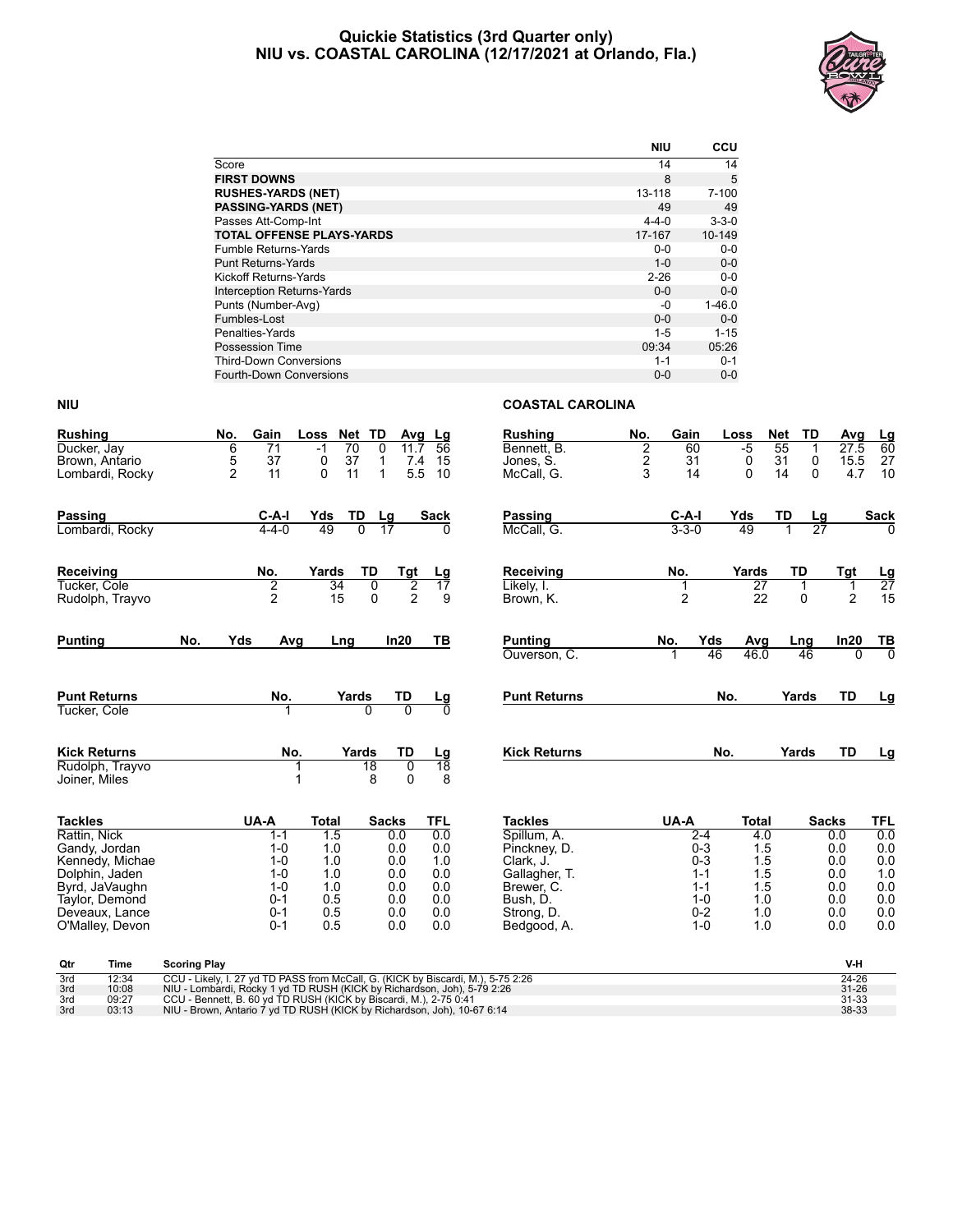#### **Play-by-Play Summary (4th quarter) NIU vs. COASTAL CAROLINA (12/17/2021 at Orlando, Fla.)**



- 1-10 CCU39 Start of 4th quarter, clock 15:00. [15:00]
- 1-10 CCU39 Ducker, Jay rush for 2 yards to the CCU37 (Makonzo, E.;Stokes Jr., M.).
- 2-8 CCU37 Ducker, Jay rush for 7 yards to the CCU30 (Pinckney, D.).
- 3-1 CCU30 Lombardi, Rocky rush for 2 yards to the CCU28, 1ST DOWN NIU (Brewer, C.). R
- 1-10 CCU28 Ducker, Jay rush for loss of 3 yards to the CCU31 (Boykin, L.;Kelly, S.).
- 2-13 CCU31 Lombardi, Rocky pass incomplete to Rudolph, Trayvo.
- 3-13 CCU31 Ratkovich, Clin rush for 4 yards to the CCU27 (Brewer, C.).
- **4-9 CCU27 Richardson, Joh field goal attempt from 45 GOOD, clock 11:51. [11:51]**

#### **NIU 41, COASTAL CAROLINA 33**

*Drive Summary: 9 plays, 28 yards, 4:03*

Richardson, Joh kickoff 62 yards to the CCU3, Jackson, F. return 33 yards to the CCU36 (Richardson, Joh).

#### **COASTAL CAROLINA drive start at 11:51.**

|         |            | 09:07. [09:07]                                                                                           |   |
|---------|------------|----------------------------------------------------------------------------------------------------------|---|
|         | 1-10 NIU40 | McCall, G. pass complete to Likely, I. for 40 yards to the NIU0, 1ST DOWN CCU, TOUCHDOWN, clock          | P |
|         |            | 2-13 CCU44 McCall, G. pass complete to Brown, K. for 16 yards to the NIU40, 1ST DOWN CCU (Rattin, Nick). | P |
|         |            | 1-10 CCU47 Jones, S. rush for loss of 3 yards to the CCU44 (Haberman, Cade).                             |   |
| $3 - 7$ |            | CCU39 McCall, G. pass complete to Likely, I. for 8 yards to the CCU47, 1ST DOWN CCU (Frye, Louis).       | P |
|         |            | 2-10 CCU36 Jones, S. rush for 3 yards to the CCU39 (Rattin, Nick; Thomas, Raishei).                      |   |
|         |            | 2-10 CCU36 Timeout COASTAL CAROLINA, clock 11:39. [11:39]                                                |   |
|         |            | 1-10 CCU36 McCall, G. pass incomplete to Bennett, B.                                                     |   |

1-0 NIU03 McCall, G. pass attempt failed.

#### **NIU 41, COASTAL CAROLINA 39**

*Drive Summary: 6 plays, 64 yards, 2:44*

Colahan, K. kickoff 65 yards to the NIU0, touchback.

#### **NIU drive start at 09:07.**

|  | 1-10 NIU25 Brown, Antario rush for 2 yards to the NIU27 (Clark, J.; Stokes Jr., M.). |
|--|--------------------------------------------------------------------------------------|
|  |                                                                                      |

2-8 NIU27 Rudolph, Trayvo rush for 7 yards to the NIU34 (Olufemi, M.).

- 3-1 NIU34 Lombardi, Rocky rush for no gain to the NIU34 (Gallagher, T.).
- 4-1 NIU34 Rudolph, Trayvo rush for no gain to the NIU34 (Gallagher, T.;Kelly, S.).

*Drive Summary: 4 plays, 9 yards, 2:18*

#### **COASTAL CAROLINA drive start at 06:49.**

- *Previous play was reviewed. Play stands. Turnover on downs.* **1-10 NIU34 McCall, G. pass complete to Bennett, B. for 34 yards to the NIU0, 1ST DOWN CCU, TOUCHDOWN, clock 06:40. [06:40] P**
- **1-0 NIU03 McCall, G. pass attempt to Likely, I. good.**

#### **NIU 41, COASTAL CAROLINA 47**

*Drive Summary: 1 plays, 34 yards, 0:09*

Colahan, K. kickoff 58 yards to the NIU7, Rudolph, Trayvo return 11 yards to the NIU18 (Morris, J.).

#### **NIU drive start at 06:40.**

|         |       | 1-10 NIU18 Lombardi, Rocky pass complete to Tucker, Cole for 9 yards to the NIU27 (Spillum, A.:Makonzo, E.).     |   |
|---------|-------|------------------------------------------------------------------------------------------------------------------|---|
| $2 - 1$ | NIU27 | Ducker, Jay rush for 4 yards to the NIU31, 1ST DOWN NIU (Kelly, S.; Boykin, L.).                                 | R |
|         |       | 1-10 NIU31 Lombardi, Rocky pass incomplete to Tucker, Cole.                                                      |   |
|         |       | 2-10 NIU31 Lombardi, Rocky pass incomplete to Rudolph, Trayvo.                                                   |   |
|         |       | 3-10 NIU31 Lombardi, Rocky pass complete to Tucker, Cole for 16 yards to the NIU47, 1ST DOWN NIU (Pinckney, D.). | P |
| 1-10    |       | NIU47 Rudolph, Trayvo sacked for loss of 9 yards to the NIU38 (Boykin, L.).                                      |   |
|         |       | 2-19 NIU38 Lombardi, Rocky pass complete to Joiner, Miles for 5 yards to the NIU43 (Gallagher, T.;Kelly, S.).    |   |
|         |       |                                                                                                                  |   |

3-14 NIU43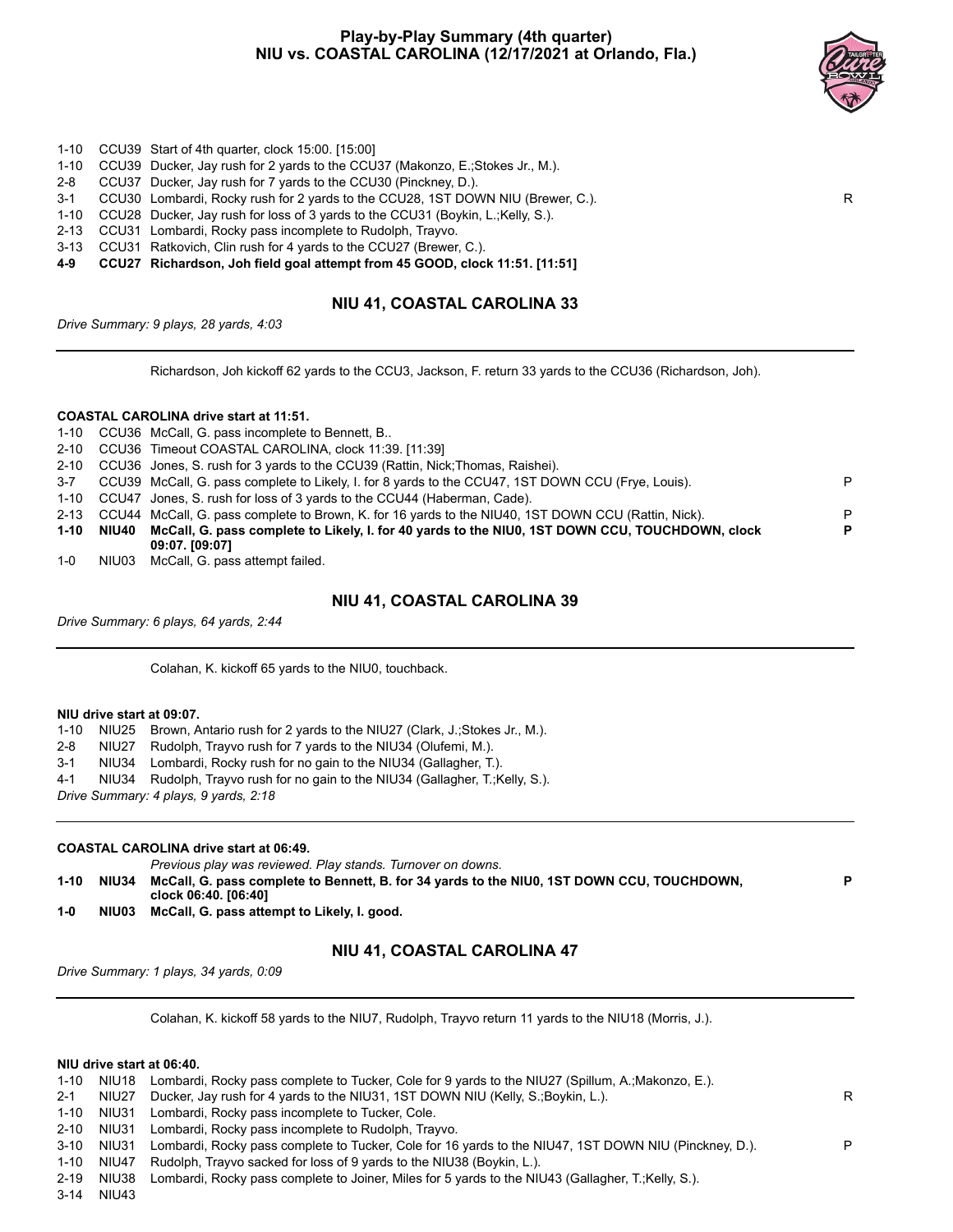#### **COASTAL CAROLINA drive start at 03:21, CCU ball on CCU48.**

1-10 CCU48 McCall, G. rush for loss of 7 yards to the CCU41.

- 2-17 CCU41 Timeout NIU, clock 03:18. [03:18]
- 2-17 CCU41 McCall, G. pass complete to Likely, I. for 4 yards to the CCU45, out-of-bounds.
- 3-13 CCU45 McCall, G. rush for 9 yards to the NIU46 (Deveaux, Lance).
- 4-4 NIU46 Timeout NIU, clock 02:38. [02:38]
- 4-4 NIU46 Ouverson, C. punt 33 yards to the NIU13, downed.

*Drive Summary: 3 plays, 6 yards, 0:52*

#### **NIU drive start at 02:29.**

| $1 - 10$ | NIU <sub>13</sub>                       | Lombardi, Rocky pass incomplete to Tucker, Cole (Jackson, T.).                                             |    |  |  |  |  |  |  |  |
|----------|-----------------------------------------|------------------------------------------------------------------------------------------------------------|----|--|--|--|--|--|--|--|
| $2 - 10$ | NIU <sub>13</sub>                       | Lombardi, Rocky pass complete to Tewes, Tristen for 11 yards to the NIU24, 1ST DOWN NIU (Strong, D.).      | P  |  |  |  |  |  |  |  |
| $1 - 10$ | NIU24                                   | Lombardi, Rocky pass complete to Ratkovich, Clin for 6 yards to the NIU30 (Gallagher, T.;Makonzo, E.).     |    |  |  |  |  |  |  |  |
| $2 - 4$  | NIU30                                   | Lombardi, Rocky rush for 4 yards to the NIU34, 1ST DOWN NIU (Kelly, S.).                                   | R. |  |  |  |  |  |  |  |
| $1 - 10$ | NIU34                                   | Lombardi, Rocky pass incomplete to Tewes, Tristen.                                                         |    |  |  |  |  |  |  |  |
| $2 - 10$ | NIU34                                   | Lombardi, Rocky pass complete to Joiner, Miles for 6 yards to the NIU40 (Kelly, S.; Makonzo, E.).          |    |  |  |  |  |  |  |  |
| $3 - 4$  | NIU40                                   | Lombardi, Rocky pass incomplete to McCray, Fabian.                                                         |    |  |  |  |  |  |  |  |
| 4-4      | NIU40                                   | Timeout COASTAL CAROLINA, clock 01:27. [01:27]                                                             |    |  |  |  |  |  |  |  |
| 4-4      | NIU40                                   | Lombardi, Rocky pass complete to Tucker, Cole for 23 yards to the CCU37, 1ST DOWN NIU (Jackson,            | P  |  |  |  |  |  |  |  |
|          |                                         | T.;Spillum, A.).                                                                                           |    |  |  |  |  |  |  |  |
| $1 - 10$ |                                         | CCU37 Lombardi, Rocky pass complete to Ratkovich, Clin for 5 yards to the CCU32 (Makonzo, E.).             |    |  |  |  |  |  |  |  |
| $2 - 5$  |                                         | CCU32 Lombardi, Rocky pass incomplete to Joiner, Miles.                                                    |    |  |  |  |  |  |  |  |
| $3 - 5$  |                                         | CCU32 Lombardi, Rocky pass complete to Ducker, Jay for 15 yards to the CCU17, 1ST DOWN NIU (Kelly, S.).    | P  |  |  |  |  |  |  |  |
| $1 - 10$ |                                         | CCU17 Lombardi, Rocky pass complete to Travis, Messiah for 7 yards to the CCU10 (Jackson, T.).             |    |  |  |  |  |  |  |  |
|          |                                         | NIU injury requires a 10-second runoff. 0:17 remaining now                                                 |    |  |  |  |  |  |  |  |
| $2 - 3$  |                                         | CCU10 Lombardi, Rocky pass complete to Joiner, Miles for 2 yards to the CCU8, out-of-bounds (Makonzo, E.). |    |  |  |  |  |  |  |  |
| $3 - 1$  |                                         | CCU08 Lombardi, Rocky pass incomplete to Tucker, Cole.                                                     |    |  |  |  |  |  |  |  |
| $4 - 1$  |                                         | CCU08 Lombardi, Rocky pass complete to Joiner, Miles for 4 yards to the CCU4, 1ST DOWN NIU.                | P  |  |  |  |  |  |  |  |
| $1-0$    |                                         | CCU04 End of game, clock 00:00. [00:00]                                                                    |    |  |  |  |  |  |  |  |
|          | Drive Summary: 15 plays, 83 yards, 2:29 |                                                                                                            |    |  |  |  |  |  |  |  |
|          |                                         |                                                                                                            |    |  |  |  |  |  |  |  |

### **FINAL SCORE - : NIU 41, COASTAL CAROLINA 47**

|                        |                      |  |  | Time 1st Downs Conversions |                         |     |                                    |             |           |
|------------------------|----------------------|--|--|----------------------------|-------------------------|-----|------------------------------------|-------------|-----------|
| <b>Quarter Summary</b> |                      |  |  |                            |                         |     | Score Poss R P X T 3rd 4th Rushing | Passing     | Penalties |
| NIU.                   |                      |  |  |                            | 3 11:15 3 5 0 8 3-8 2-3 |     | 13-37                              | 12-20-0-109 | $0 - 0$   |
| COASTAL CAROLINA       | 14 03:45 0 4 0 4 1-2 |  |  |                            |                         | ი-ი | $4-2$                              | 5-6-0-102   | $0 - 0$   |